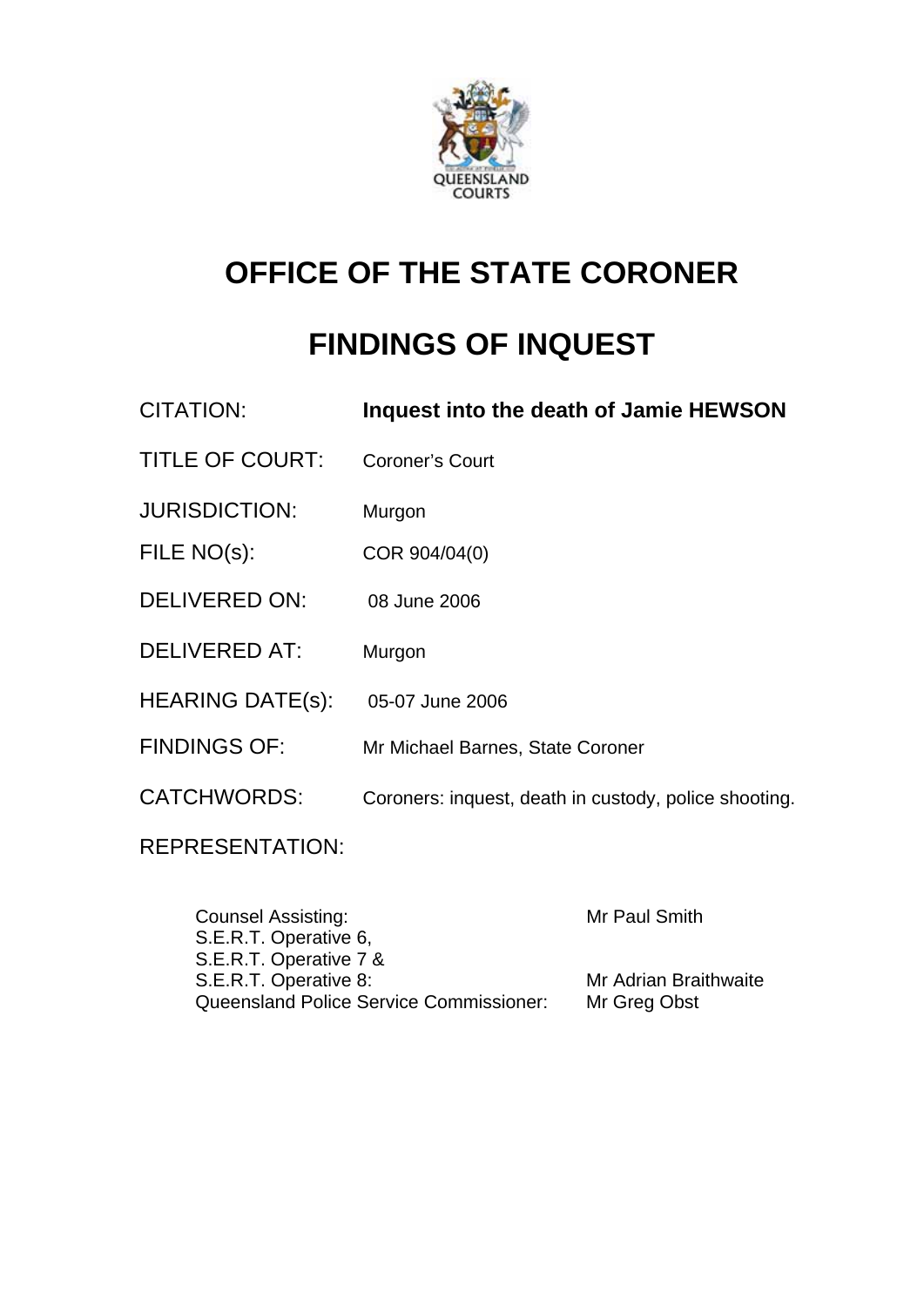# Findings of the Inquest into the death of Jamie Hewson

| The admissibility of evidence and the standard of proof2 |  |
|----------------------------------------------------------|--|
|                                                          |  |
|                                                          |  |
|                                                          |  |
|                                                          |  |
|                                                          |  |
|                                                          |  |
|                                                          |  |
|                                                          |  |
|                                                          |  |
|                                                          |  |
|                                                          |  |
|                                                          |  |
|                                                          |  |
|                                                          |  |
|                                                          |  |
|                                                          |  |
|                                                          |  |
|                                                          |  |
|                                                          |  |

# **Table of Contents**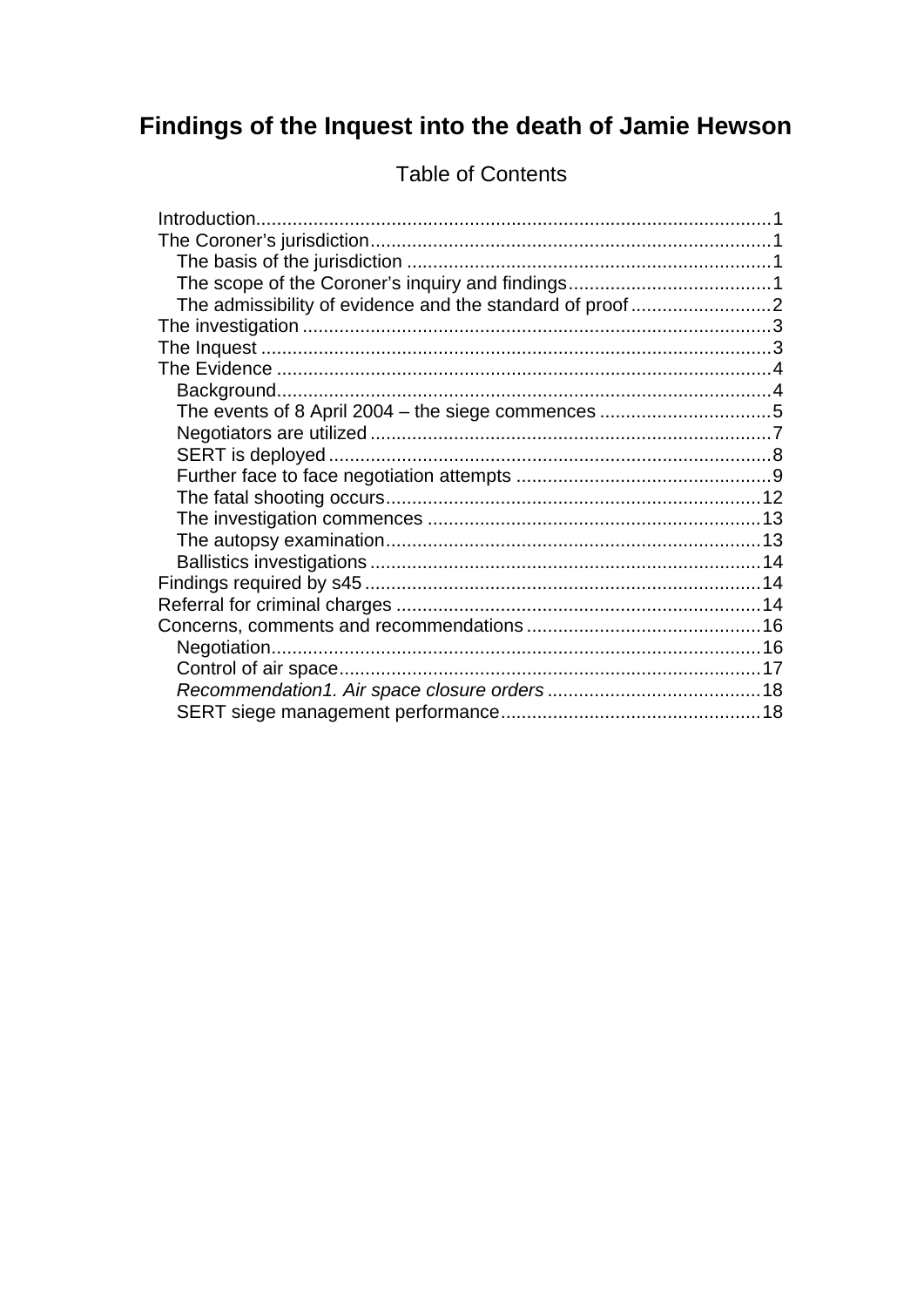The *Coroners Act 2003* provides in s45 that when an inquest is held into a death in custody, the coroner's written findings must be given to the family of the person who died, each of the persons or organizations granted leave to appear at the inquest and to various specified officials with responsibility for the justice system including the Attorney-General and the Minister for Police and Corrective Services. These are my finding in relation to the death of Jamie Hewson. They will be distributed in accordance with the requirements of the Act.

### *Introduction*

On the afternoon of 8 April 2004 Jamie Hewson was on his family's farm near Kilkivan in south east Queensland when a neighbour advised local police that he had threatened her with a rifle.

The police went to investigate and a siege developed. It ended eighteen hours later when police shot and killed Mr Hewson.

These findings seek to explain how that happened and consider whether any changes to police policies or practices could reduce the likelihood of deaths occurring in similar circumstances in the future.

# *The Coroner's jurisdiction*

Before turning to the evidence, I will say something about the nature of the coronial jurisdiction.

#### **The basis of the jurisdiction**

Because Mr Hewson, died while attempting to avoid being taken into police custody his death was a "*death in custody*"<sup>1</sup> within the terms of the Act and so it was reported to the State Coroner for investigation and inquest.<sup>2</sup>

#### **The scope of the Coroner's inquiry and findings**

A coroner has jurisdiction to inquire into the cause and the circumstances of a reportable death. If possible he/she is required to find:-

- whether a death in fact happened
- the identity of the deceased;
- when, where and how the death occurred; and
- what caused the person to die.

There has been considerable litigation concerning the extent of a coroner's jurisdiction to inquire into the circumstances of a death. The authorities clearly establish that the scope of an inquest goes beyond merely establishing the medical cause of death but as there is no contention around that issue in this case I need not seek to examine those authorities here with a view to settling

 $\frac{1}{1}$ See s10

<sup>2</sup> s8(3) defines "*reportable death*" to include deaths in custody and s7(2) requires that such deaths be reported to the state coroner or deputy state coroner. Section 27 requires an inquest be held in relation to all deaths in custody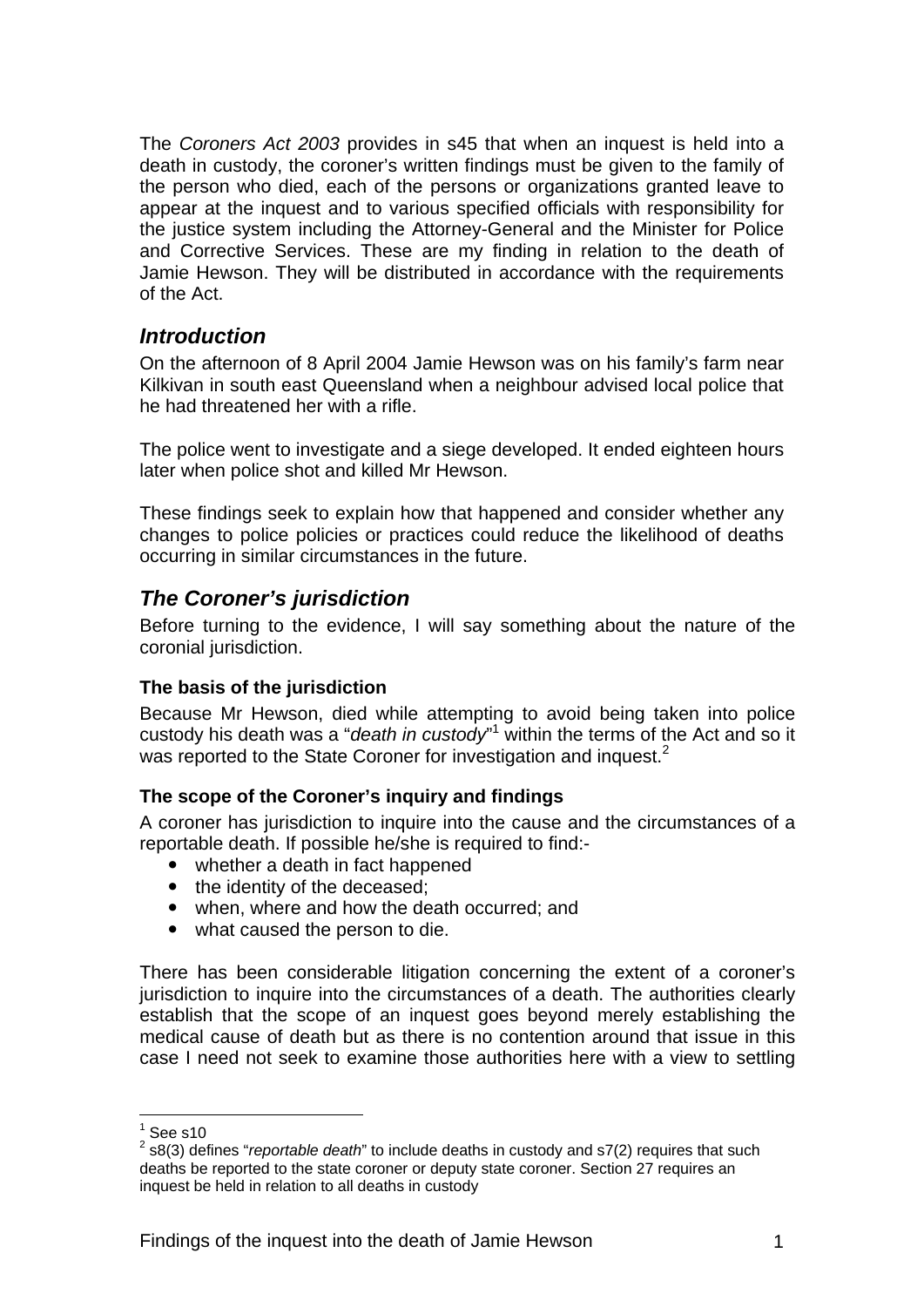that question. I will say something about the general nature of inquests however.

An inquest is not a trial between opposing parties but an inquiry into the death. In a leading English case it was described in this way:-

*It is an inquisitorial process, a process of investigation quite unlike a criminal trial where the prosecutor accuses and the accused defends… The function of an inquest is to seek out and record as many of the facts concerning the death as the public interest requires.*<sup>3</sup>

The focus is on discovering what happened, not on ascribing guilt, attributing blame or apportioning liability. The purpose is to inform the family and the public of how the death occurred with a view to reducing the likelihood of similar deaths. As a result, the Act authorises a coroner to make preventive recommendations concerning public health or safety, the administration of justice or ways to prevent deaths from happening in similar circumstances in future.<sup>4</sup> However, a coroner must not include in the findings or any comments or recommendations statements that a person is or maybe guilty of an offence or is or may be civilly liable for something.<sup>5</sup>

#### **The admissibility of evidence and the standard of proof**

Proceedings in a coroner's court are not bound by the rules of evidence because s37 of the Act provides that the court "*may inform itself in any way it considers appropriate."* That doesn't mean that any and every piece of information however unreliable will be admitted into evidence and acted upon. However, it does give a coroner greater scope to receive information that may not be admissible in other proceedings and to have regard to its provenance when determining what weight should be given to the information.

This flexibility has been explained as a consequence of an inquest being a factfinding exercise rather than a means of apportioning guilt: an inquiry rather than a trial. $^6$ i,

A coroner should apply the civil standard of proof, namely the balance of probabilities, but the approach referred to as the *Briginshaw* sliding scale is applicable.<sup>7</sup> This means that the more significant the issue to be determined, the more serious an allegation or the more inherently unlikely an occurrence, the clearer and more persuasive the evidence needed for the trier of fact to be sufficiently satisfied that it has been proven to the civil standard. $8$ 

1

<sup>3</sup> *R v South London Coroner; ex parte Thompson* (1982) 126 S.J. 625 4

 $4$  s46

 $<sup>5</sup>$  s45(5) and 46(3)</sup>

<sup>6</sup> *R v South London Coroner; ex parte Thompson* per Lord Lane CJ, (1982) 126 S.J. 625<br><sup>7</sup> Anderson v Blashki [1993] 2 VR 89 at 96 per Gobbo J

 $8$  Briginshaw v Briginshaw (1938) 60 CLR 336 at 361 per Sir Owen Dixon J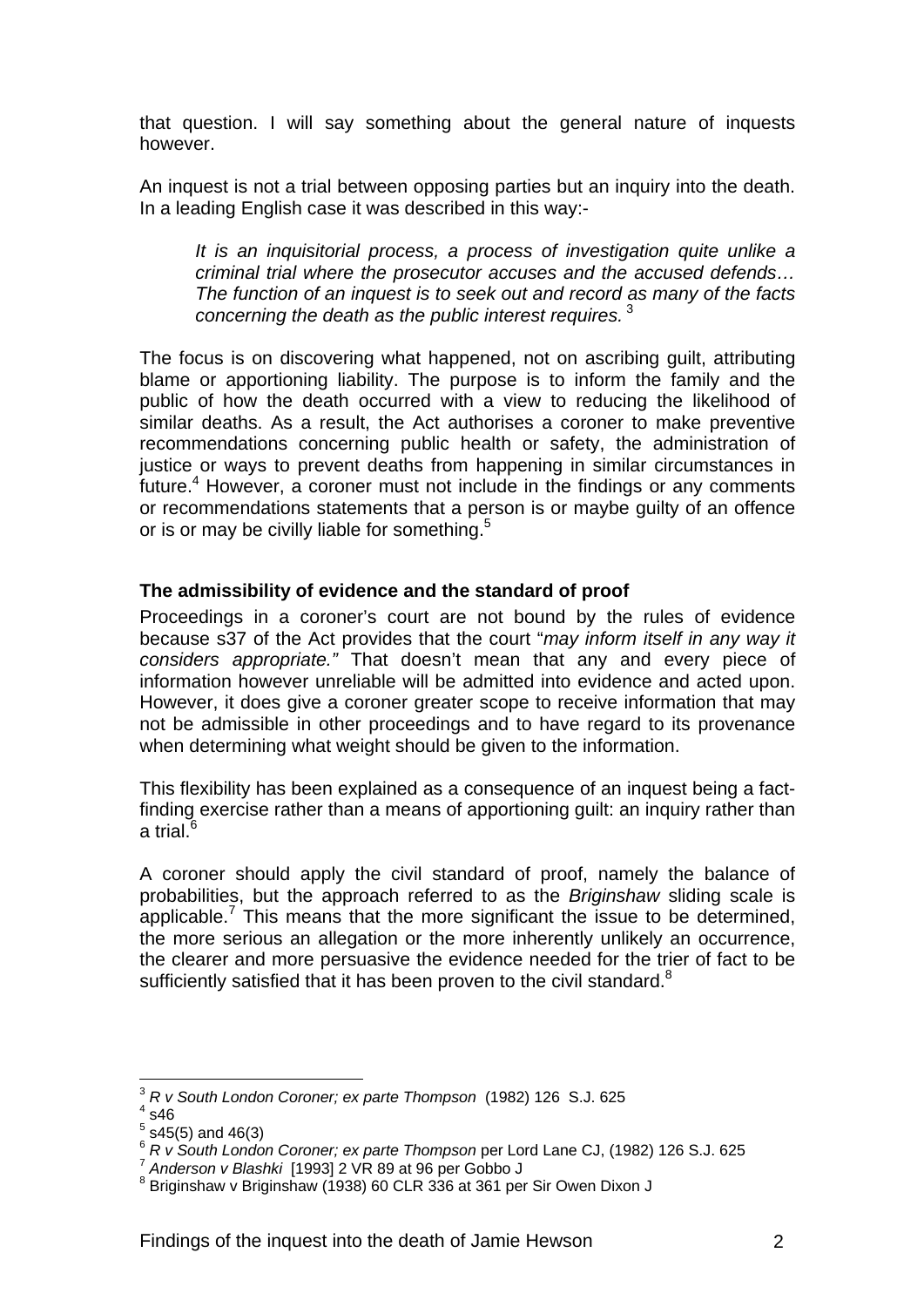It is also clear that a coroner is obliged to comply with the rules of natural justice and to act judicially. This means that no findings adverse to the interest of any party may be made without that party first being given a right to be heard in opposition to that finding. As *Annetts v McCann<sup>10</sup>* makes clear that includes being given an opportunity to make submissions against findings that might be damaging to the reputation of any individual or organisation.

# *The investigation*

I will now say something about the investigation of Mr Hewson's death.

As soon as it was apparent that Mr Hewson was dead appropriate scene preservation procedures were adopted. The area was cordoned off and guarded until it could be searched by ballistics and scenes of crime officers. I was notified and expert investigators a from the homicide investigation group were flown to the scene. Later on the day of the shooting, the officers involved were interviewed and undertook a "walk through" re-enactment that was video taped.

On 10 April 2004 an autopsy was conducted by Dr Guy Lampe, an experienced a forensic pathologist from the John Tonge Centre.

In the weeks following the death all witnesses with any involvement the operation which proceeded it were interviewed or provided statements.

As can be readily appreciated, whenever a police officer shoots and kills a citizen suspicions may arise in the minds of those close to the deceased that the death was avoidable or unnecessary. It also desirable that the general public be fully apprised of the circumstances of such a death so that they can be assured that their police service takes such drastic action only when it is absolutely necessary. The police officers involved also have a right to have an independent assessment made of their actions so that there can in future be no suggestion that their actions have not been subjected to appropriate scrutiny. It is therefore essential that all fatal police shootings are thoroughly and rigorously investigated and that the results are made public. I am satisfied that this has happened in this case. Senior Sergeant Hickey undertook an intensive investigation and complied a report of great utility. He is to be commended.

# *The Inquest*

1

A pre-hearing conference was held in Brisbane on 9 May 2006. Mr Smith was appointed Counsel Assisting. Leave to appear was granted to the three SERT operatives directly involved in the shooting and the Commissioner of the

<sup>9</sup> *Harmsworth v State Coroner* [1989] VR 989 at 994 and see a useful discussion of the issue in Freckelton I., "Inquest Law" in *The inquest handbook*, Selby H., Federation Press, 1998 at 13

<sup>10 (1990) 65</sup> ALJR 167 at 168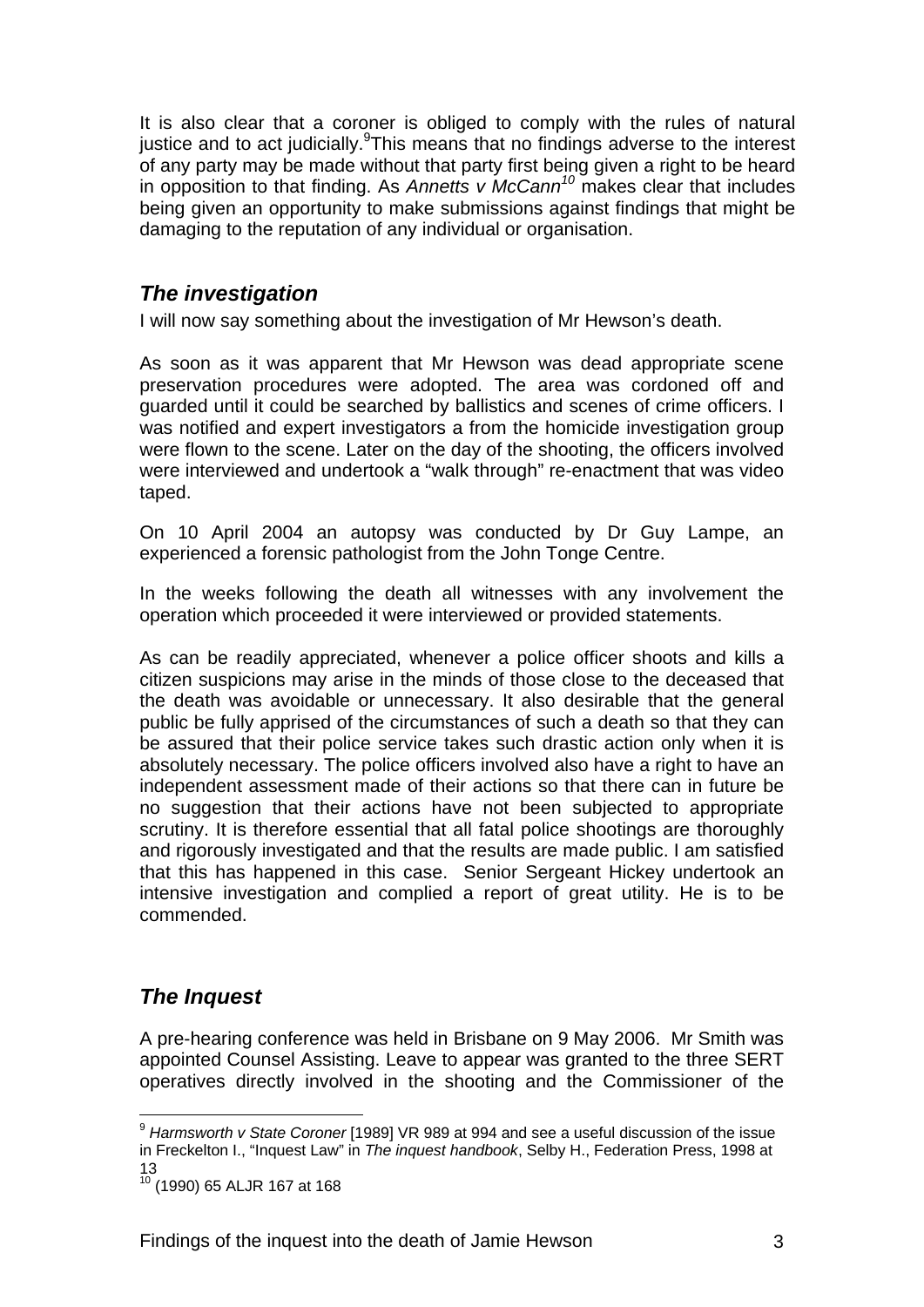Police Service. Mr Hewson's family were not legally represented but they conferred before and during the inquest with those assisting me.

A list of witnesses was settled and the issues to be examined during the inquest was agreed upon.

A view of the scene was conducted on 5 June 2006 and the inquest then proceeded later that day and the succeeding three days. Twenty four witnesses gave evidence and 84 exhibits were tendered.

At the commencement of the evidence the lawyer representing of the Commissioner of the QPS and the representative of the SERT operatives involved in the shooting sought orders allowing those officers to give evidence without disclosing their correct names or addresses and prohibiting access to exhibits which identified the officers or disclosed training, tactics and methods employed by SERT operatives and the police negotiators. They also sought orders prohibiting the publication of any information or likeness that could lead to the SERT officers being identified. These orders were sought on the basis that the disclosure of operational information could reduce its effectiveness in future deployments and thus hinder law enforcement and/or reduce public safety. The restrictions in relation to evidence that could lead to the SERT operatives being identified was sought on the basis that such disclosures could endanger them or their families. Few reasons were articulated and less evidence was provided in relation to this concern.

Although there is a strong presumption that all coronial proceedings will occur in public and be available for public scrutiny via the media, I was persuaded that the orders sought impacted on this principle only minimally. As it was claimed personal safety was at stake, and as the submission that disclosure of procedures and tactics could compromise their effectiveness had obvious merit, I granted the applications.

# *The Evidence*

I turn now to the evidence. Of course I can not even summarise all of the information contained in the exhibits and transcript but I consider it appropriate to record in these reasons the evidence I believe is necessary to understand the findings I have made.

#### **Background**

Jamie Hewson was the youngest of six brothers all of whom where raised on Springdale Farm on Old Boonara Road Cinnabar.

Jamie and his brother Scott remained living on the farm after they grew up and with their father, they worked the grazing property. Indeed Jamie lived on the farm for his whole life except for a short period he spent working in Western Australia

He supplemented his income by driving trucks at a local gold mine. A few years ago Mr Hewson went to Western Australia and did the same for some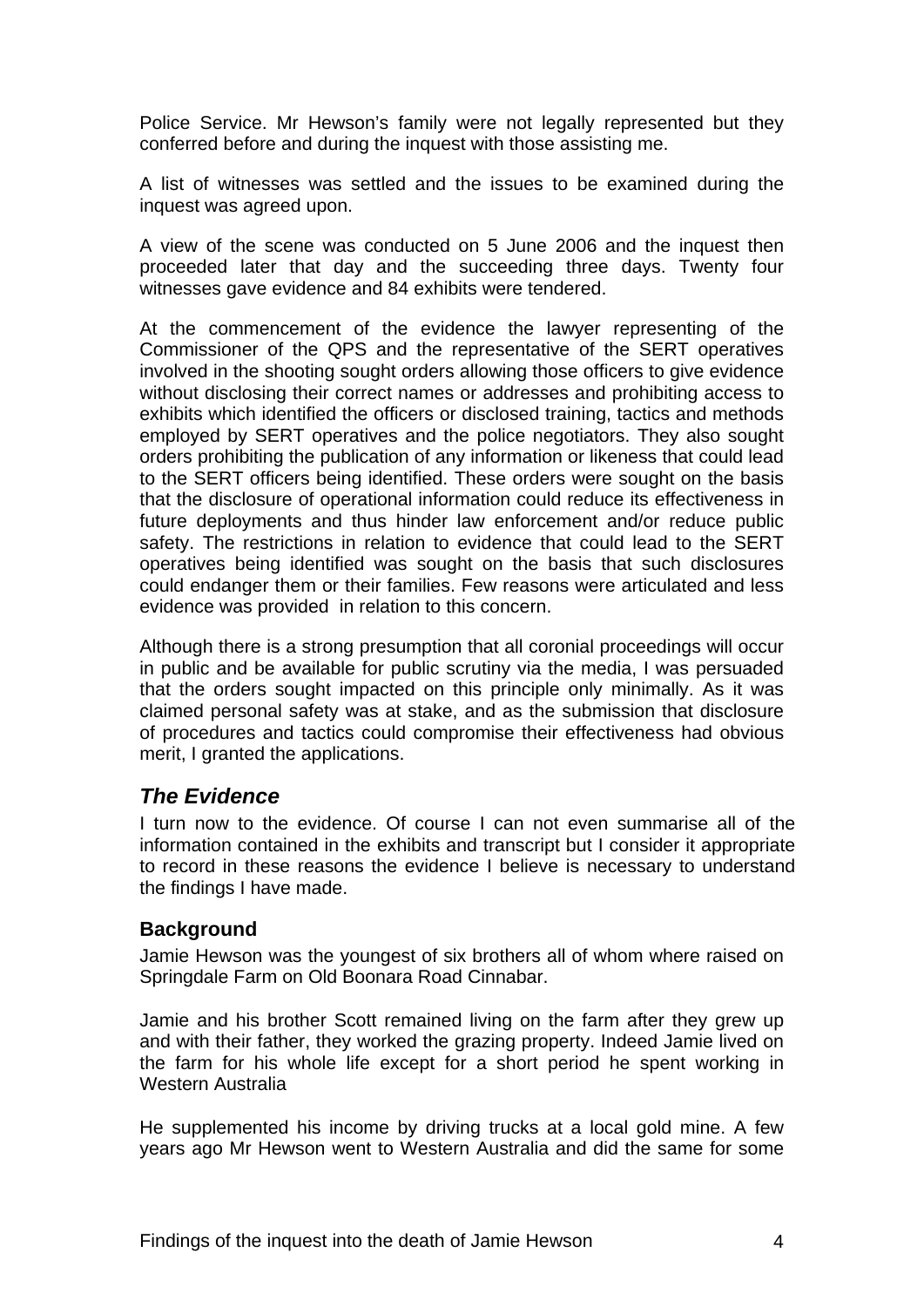six months but then returned to live on the farm and again drove trucks with the local gold mine.

In 1998 he was involved in a major traffic accident but his family considers he made an almost complete recovery. The accident caused some organic brain injury ands its easy to speculate as to whether that may have contributed to the events surrounding Mr Hewson's death.

In October 2003, Mr Hewson was charged with drink driving which resulted in him losing his licence. The loss of his licence negatively impacted upon Mr Hewson in a number of ways. For the few months before this happened Jamie had been driving his father to the Nambour hospital for radium treatment for cancer that was soon to kill him. After he lost his license he could no longer do this. When his father died later in the same month, Jamie could not drive the roads on the farm nor go into town to do all the odd jobs required of a farmer. His family say that Jamie's grieving for the loss of his father was deep and prolonged.

In January 2004 Mr Hewson's driving problems were compounded when he was caught driving whilst under disqualification and he again appeared in court. Mr Hewson's brother says that he thought that he was being persecuted by the local police and also considered that he did not get a fair hearing when he went to court on the disqualified driving charge. He had prepared a statement that he wanted to read out but the presiding magistrate cut him off, not doubt due to the need to progress a busy court list. It does seem he was developing an unhealthy fixation that he was being treated unfairly but I have no expert diagnosis on which to base any further assessment of that.

There is no evidence that Mr Hewson abused alcohol or other drugs nor did he have any history of psychological problems. His brother Ashley said he had a few beers with him a few days before the shooting and Jamie seemed quite stable and relaxed.

There is no evidence that Mr Hewson had, on any previous occasion, attempted suicide.

#### **The events of 8 April 2004 – the siege commences**

On the morning of 8 April 2004, Jamie Hewson was moving large cylindrical bales of hay from the paddock behind the farm house and stacking them near a barn. At some stage for reasons still unknown he placed two of then across a cattle grid that is on the road that passes the farm house, effectively blocking the road to all through traffic.

At about lunch time, a woman who kept house for one the Hewson's neighbours came to the house to enquire about the bales being on the road. Mrs Hewson told her to talk to Jamie about it. He was under the house at the time. It seems she did this and Mr Hewson opened a gate that was beside the grid and let her through. A little later in the afternoon, Mrs Hewson noticed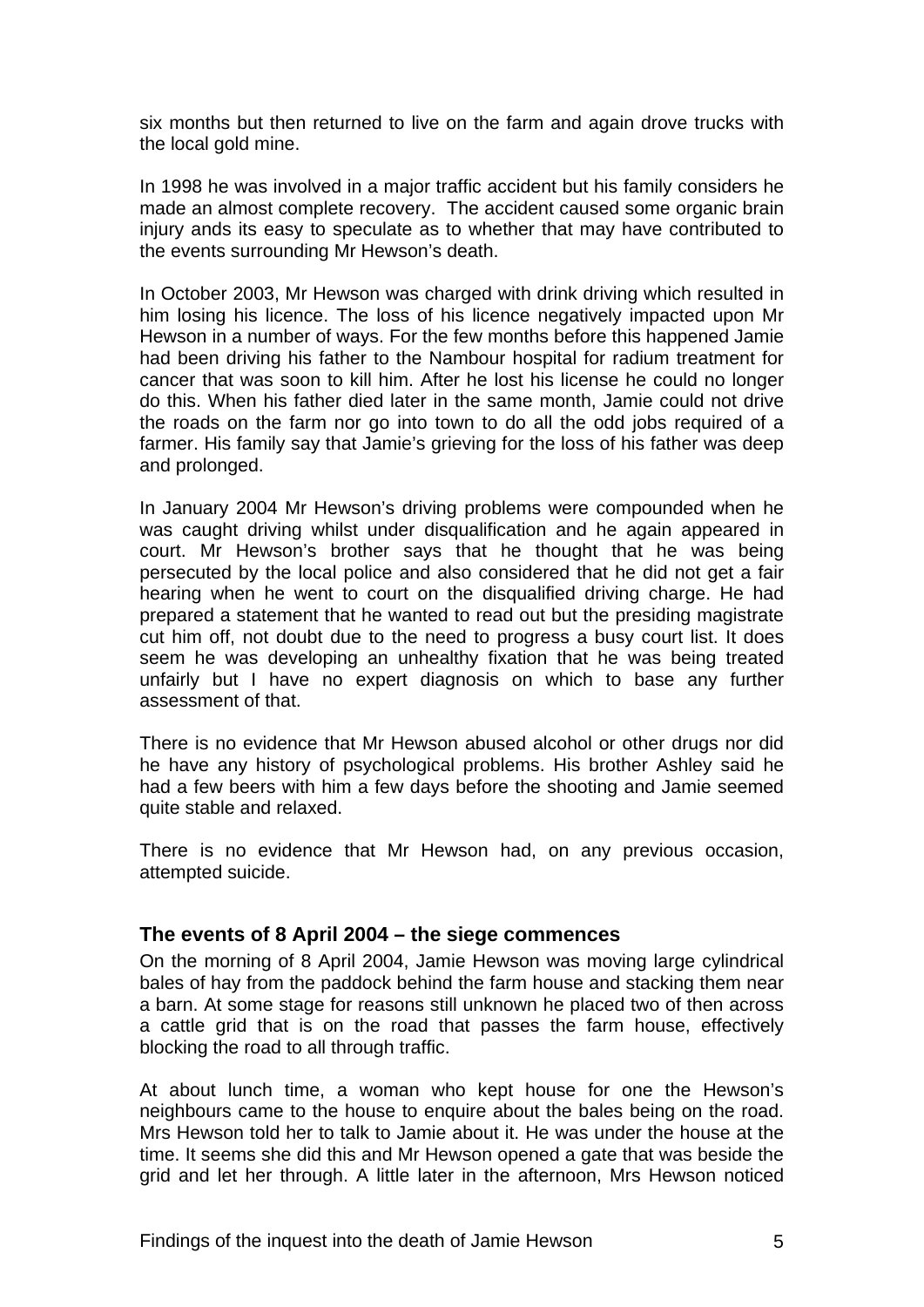that the bales had not been moved and she complained to Jamie about it and told him that she would ring his older brother Ashley and involve him if Jamie didn't rectify things.

Mrs Shirley McGill lives with her husband and extended family on a farm adjoining the Hewson property. Her husband has lived on the property all his life and grew up with Jamie Hewson's father. Mrs McGill has lived on the property for nearly fifty years and has known Jamie Hewson since he was a baby. There have never been any problems between the families and Mrs McGill says she always got on well with Jamie.

On Thursday 8 April 2004 at approximately 2:40pm, Mrs McGill was driving on Old Boonara Road from her property to Kilkivan. This took her through the Hewson farm. As she came to a cattle grid across the road she noticed two large cylindrical hay bails were blocking the grid. She went to drive around them by accessing the gate referred to earlier but then she noticed that, unusually, it had a large shiny padlock preventing it being opened.

The grid is on the road immediately adjacent to the Hewson's farm house which is set back some 100 to 150 metres from the road. She therefore decided to drive to the Hewson's house to see if they knew that the hay bails were blocking the road. She assumed that they had fallen from a truck.

The house is a highset wooden building with the underneath closed in with concrete block walls. On the road side of the house there is a door was leading from the yard to the area under the house. Mrs McGill drove quite close to the house expecting to see Jamie's mother Norma come out as had happened on numerous previous occasions when she had gone to the Hewson home.

On this occasion however, she saw Jamie Hewson appear in a doorway on the ground level of the home. She said he had a rifle raised against his shoulder pointing at her. He said "*Get out of here Shirley*." She said, "*What's up Jamie?"* He replied, "*Just get out of here Shirley*". Mrs McGill says Mr Hewson kept the gun pointed at her during this exchange. Understandably she was very scared and complied with his direction. She drove straight back to her home and went and found her husband in the cattle yards and told him what had happened. They went into their house and Mrs McGill rang the Kilkivan Police Station and told Sergent Reeves of the incident. The officer told her to stay at her house and that he would go to the Hewson property and investigate. Mrs McGill sensibly rang others she knew to be living in the vicinity and told them of the situation and suggested they stay indoors.

Mrs Hewson says she woke from an afternoon nap as Mrs McGill was driving away from the farm. She says that she asked Jamie why he didn't wake her when Mrs McGill came but he was non responsive. None the less she says that there was still nothing unusual or alarming about her son's behaviour and a little later in the afternoon she walked the 300 - 400 metres down to their post box to check for mail.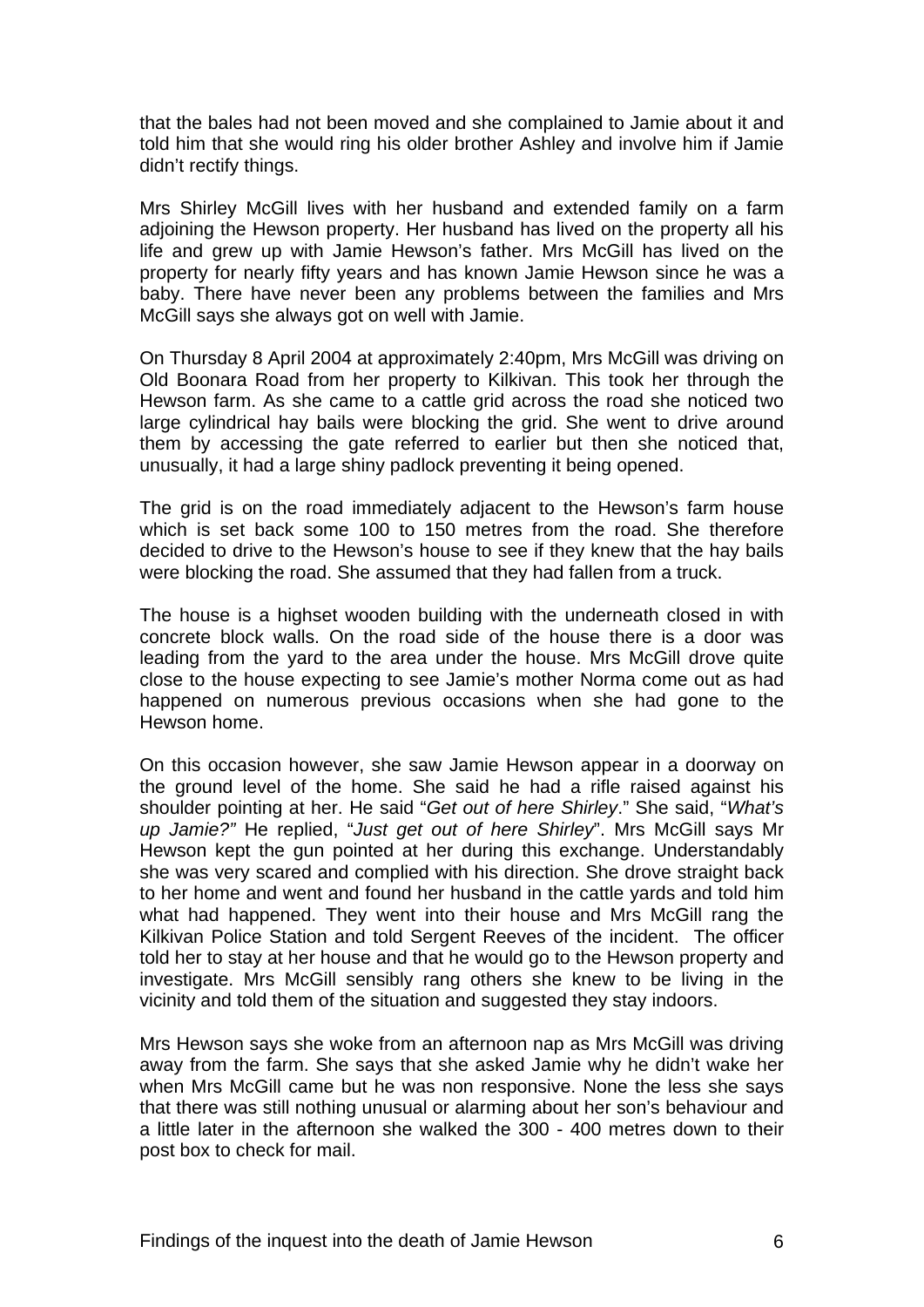As a result of being contacted by Mrs McGill, Sergent Reeves interrogated various police electronic databases and established that Mr Hewson was the holder of a current weapons licence and had two .22 calibre rifles and one twelve gauge shotgun registered in his name.

Sergent Reeves and Sergent Lohmann then drove to the Hewson property. When they got to the cattle grid that was blocked by hay bails they had a clear view of the Hewson residence some 150 meters away from them. They could not see any movement at the residence. They activated the siren on the police vehicle to see if it would cause anyone to come out of the house. Sergent Reeves was standing beside the police vehicle when he saw the silhouette of a male person standing in a doorway on the ground level of the residence. He says he yelled out, "*Jamie it's the police. Come on out. I just want to have a yarn with you*." The male person said something in response but the officer could not understand it. Sergent Reeves then yelled, "*Jamie come out where I can see you*". He says that the position the male was standing in concerned him as he appeared to be leaning against the door frame as someone might to steady himself while aiming a rifle. Sergent Reeves started to walk back toward the police vehicle and the male person moved. The officer could then see that he was indeed holding a rifle to his shoulder and it was pointed directly at the officer.

Sergent Reeves therefore quickly got back into the vehicle and they drove off to a safe distance where he used the police radio system to advise others of the situation.

They then returned to the Kilkivan Police Station to better plan their response. Whilst there Sergent Reeves contacted the district officer and all available officers were mobilised to participate in the response.

#### **Negotiators are utilized**

The officer in charge of the Murgon Police Station in consultation with the Gympie District Officer decided the most appropriate next response was to use negotiators to try to secure the surrender of the armed man.

The District Officer, Inspector Burke, declared an emergency situation pursuant to the provisions of the *Public Safety Preservation Act*. He also contacted his regional assistant commissioner and the Special Emergency Response Team (SERT) in Brisbane were advised that their assistance may be required. An officer of that unit commenced preparing an intelligence profile of Mr Hewson.

A contingent of police from Kilkivan and surrounding stations set up two road blocks on Cinnabar Road, on each side of its intersection with Old Boonara Road. As this later road was thought to be a dead end, similar action was not able to be taken in relation to it. A forward command post was established in a farm house a kilometre or so from the Hewson's house.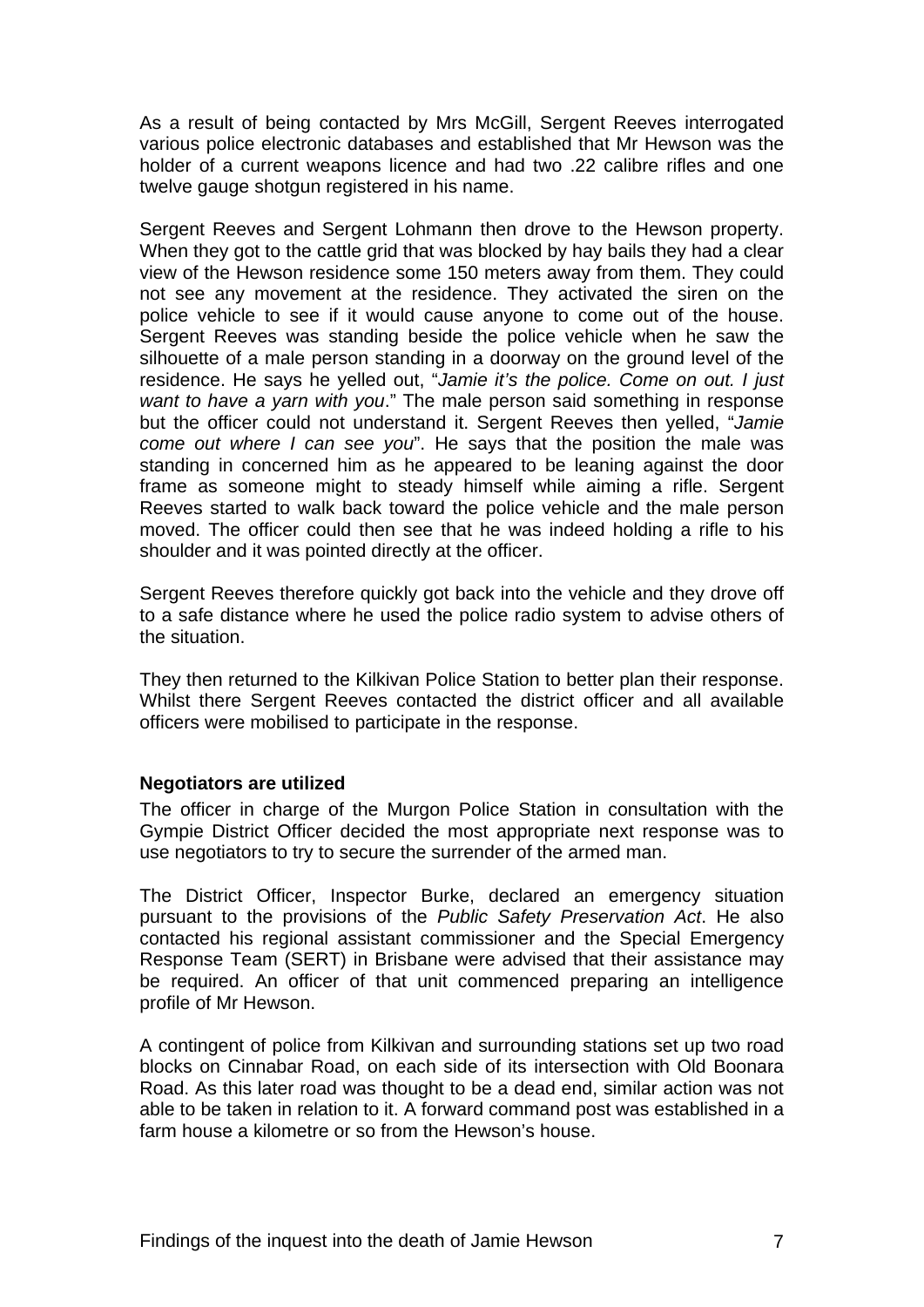Jamie's brother Ashley was asked to come to the Kilkivan police station and he provided the officers with information about the layout to the family home and landline and mobile telephone numbers for Jamie Hewson. Two officers then went with Ashley to observe what was happening at the property and to identify vantage points.

As they approached the farm they saw Mrs Hewson, Jamie's mother walking on the road toward the farm house. Police and Ashley tried to speak to her through a megaphone to persuade Mrs Hewson to come away from the property but she did not respond to their calls. She said in evidence that she had heard somebody calling but because of her poor eyesight and the distance she did not recognize them and went into her house.

At about 6pm, two police negotiators were brought to the property. They and the other police positioned themselves at the cattle grid using the large hay bales and the vehicle they drove there as cover. The female negotiator attempted to make contact with Mr Hewson by calling to him using a megaphone. Shortly after this Mr Hewson came to the doorway on the ground floor of the house. He appeared to be holding something and a shot was heard to ring out. A short time later second shot was heard. Mr Hewson was then seen to run from the house to a large shed just to the north of it. Soon after, a dog came up to the officers where they were positioned behind the hay bales and the four wheel drive. After the second shot, the female negotiator had crouched down to withdraw her firearm from its holster. She raised her head sufficiently to see in the direction of the house looking through the windows of the vehicle. Immediately she did so she saw the person we now know was Mr Hewson pop up out of the long grass. He had a firearm and it was pointed at the officers. She says he was about half way between them and the house. Mr Hewson was then heard to call, "T*he next one will be right at you!"* The officers quickly left the area on foot. As they were retreating they heard two more shots. They left the four wheel drive they had arrived in at the cattle grid.

#### **SERT is deployed**

When the District Officer was advised that the negotiators and the officers with them had been fired upon he made a request that SERT be deployed. From this point on, the local general duty officers and detectives concentrated on merely trying to maintain road blocks on Cinnabar Road and on keeping a general watch on movement around the house while keeping themselves out of range.

 At about 7 o'clock the Chief Superintendent approved a contingent of 18 SERT officers commencing travel to the scene and at 7.50 the Deputy Commissioner (Operations) gave the necessary formal approval for their deployment. As usual, officers with advanced para-medic training formed part of the team.

The SERT officers arrived at the Kilkivan Police Station at about 9.50pm and were briefed on the physical characteristics of the incident scene and what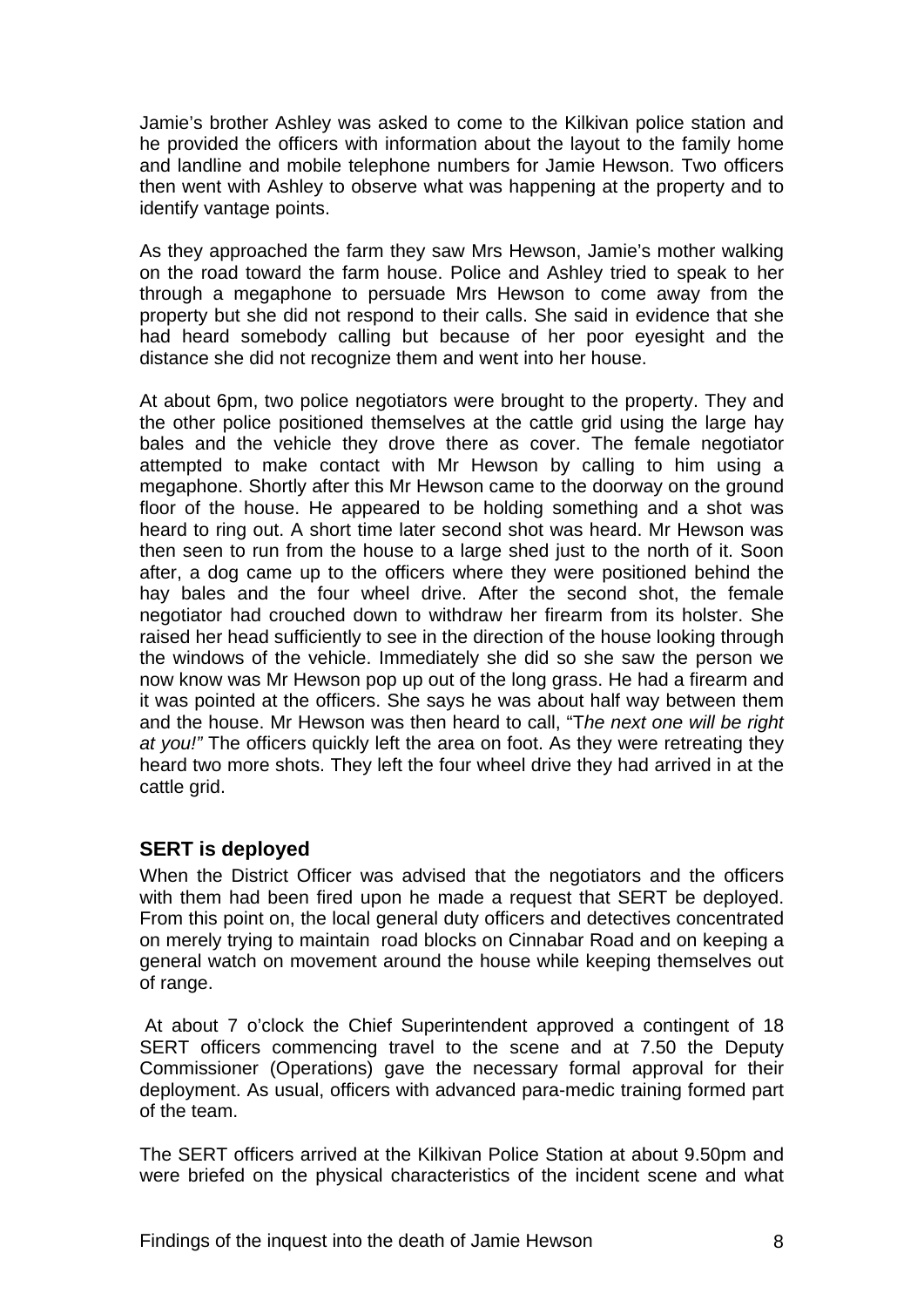had transpired since the incident commenced earlier that day. They were also given all of the information that had been gleaned about Jamie Hewson's personal circumstances.

At about 10.40 the SERT officers went the scene. They first established a new police forward command post closer to the Hewson home and undertook a reconnaissance of the area. In conformity with the QPS SERT Siege Management Plan the SERT commanders formulated a number of tactical priorities. These were the containment of Mr Hewson within an area that minimised the risk to the SERT operatives, the members of the public and Mr Hewsons; the development of an emergency action plan to get Mrs Hewson out of the house; the establishment of road blocks east and west of the house on Old Boonara Road; the ascertainment of the precise location of Mr Hewson and the negotiation of a peaceful resolution of the incident.

Throughout the night various reconnaissance activities were undertaken and when it was deemed appropriate officers were repositioned to provide a more effective cordon. Marksman/observers were positioned around the house at distances ranging from 150 to 300 metres depending upon the topography. Shots were heard on a number of occasions and later in the night it discovered that the four wheel drive left near the grid had been damaged by gunshot and other violence.

During this period, three negotiators continually tried to make contact with the house by telephone. It seemed to the callers that the phone was ringing but it was never answered. It was later ascertained that the telephone handset had been removed for the outlet although on one occasion it seemed to the caller that the phone was answered but the receiver did not speak and the phone was quickly hung up.

#### **Further face to face negotiation attempts**

From shortly before midnight, for the next three hours, no movement was observed and no noise emanated from the house. The SERT operatives used this time to cut the lock on the gate next to the grid and to position observers closer to the house. One officer, at considerable risk to his safety, crept to within 25 metres of the house to place a karaoke speaker.<sup>11</sup>

A negotiator then attempted to engage Mr Hewson by calling to him via the remote speakers. When she was advised that the distance between the microphone and speakers was causing her voice to be distorted, the negotiator was brought closer so that when she recommenced speaking she was sheltering behind the hay bales and the four wheel drive at the cattle grid. Shortly after this began, Mrs Hewson came out of the house. She followed the instructions given by the officers who saw her and walked down the drive way to the cattle grid where she was met and driven away from the house.

<sup>1</sup>  $11$  This is a speaker that amplifies sound broadcast from a remote microphone enabling the broadcaster to operate at up to 100 metres from the speaker without the need for any connecting wires.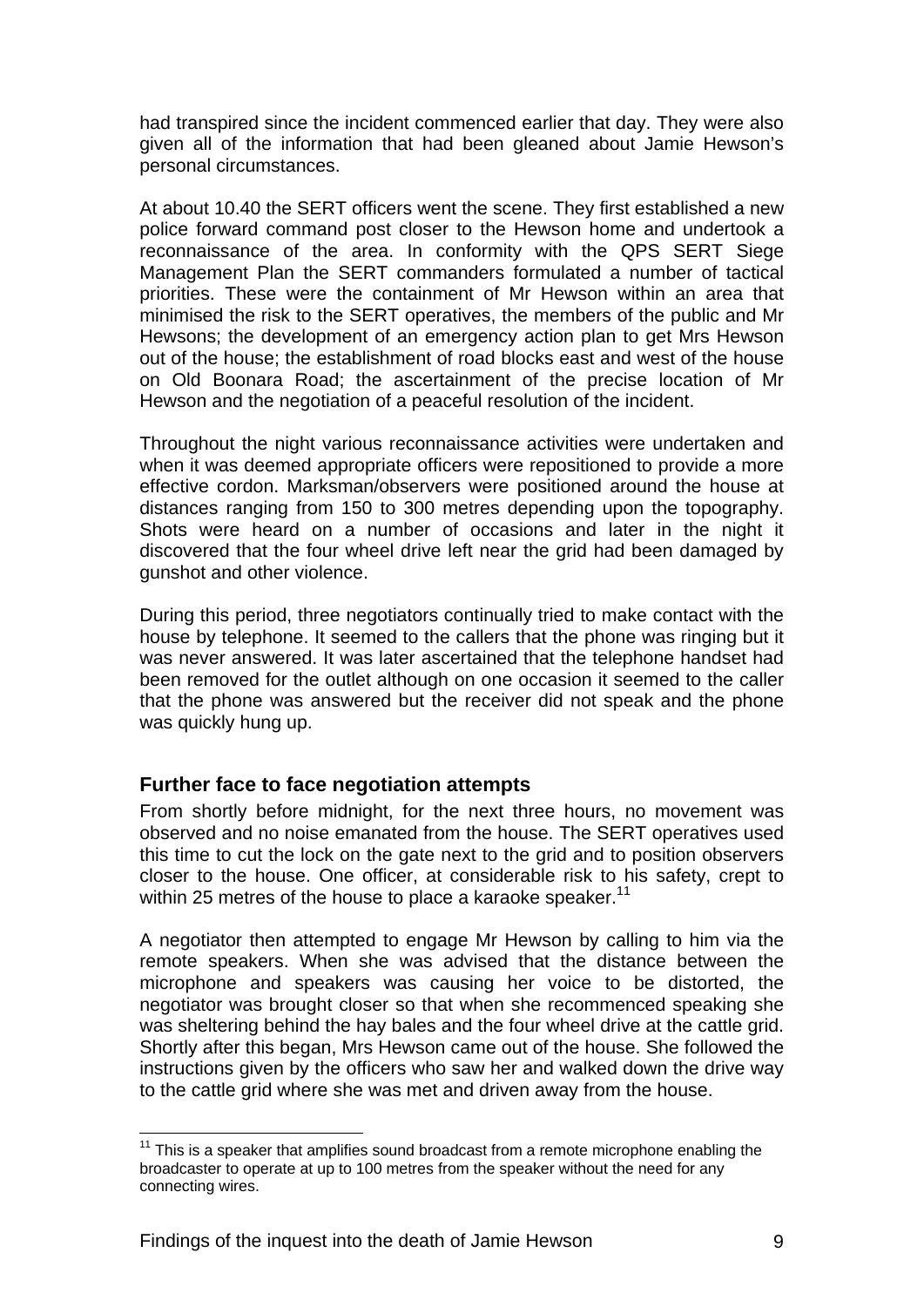After ensuring she was in need of no medical attention, attempts were made to extensively debrief Mrs Hewson as to what was happening in the house and the motivation of her son. Although she seemed reluctant to be entirely frank she gave a SERT intelligence officer significant information about strategically important aspects of what had and was occurring.

She told the officer that she did not believe that her son was suffering from any mental illness nor was he drunk or affected by prescription or illicit drugs. She confirmed that he had access to a number of firearms and three motor vehicles. She advised that he was antagonistic towards police and the authorities generally as a result of believing he had been unfairly treated in connection with the traffic prosecutions some months earlier. Mrs Hewson told the intelligence officer her son's daily routine was to leave the house at about 6.00am to feed the weaners held in some cattle yards situated further west long Old Boonara Road. He would then check the various windmills on the property. She also told the officer that Mr Hewson was asleep when she left the house but understandably the operational officers did not have sufficient faith in the accuracy of this report to enter the house. All of this information was broadcast over the SERT radio system to all SERT officers involved in the operation.

Mrs Hewson was taken back to the Kilkivan Police Station and her daughterin-law came and collected her.

At approximately 4:25am more shots were fired from the residence and loud music was heard. Mr Hewson could be head yelling from the residence and seen leaning out of the windows. Further shots were fired in the direction of the negotiators and SERT officers who then withdrew from their position near the front of the property as dawn was imminent and they feared they would be too exposed in the daylight. Some of the marksman/observers also drew back for the same reason.

At about 6:10am a commercial news helicopter was seen hovering over the house. Police later ascertained that shots were fired at the aircraft. It remained above the containment area for some 20 minutes. Its hovering above some of the marksman/observers lying in the field with little camouflage was such that they considered that their "*cover had been blown*" that is that the movement of the aircraft could have alerted Mr Hewson to the location of those officers putting then in greater danger. Attempts by senior officers to make contact with the managers of the TV channel concerned with a view to having the helicopter removed from the area met with limited co-operation.

At about 7.40am it was decided that a team consisting of SERT operatives 6, 7 and 8 would be deployed on the western perimeter of the containment area. That boundary to the incident site had until that stage been manned by local officers who went there overland on foot. After receiving assistance from locals that enabled vehicle access to that area without passing the front of the Hewson house, the SERT team secreted the blue four wheel drive they were using underneath the curtain-like foliage of a tree growing on the roadside,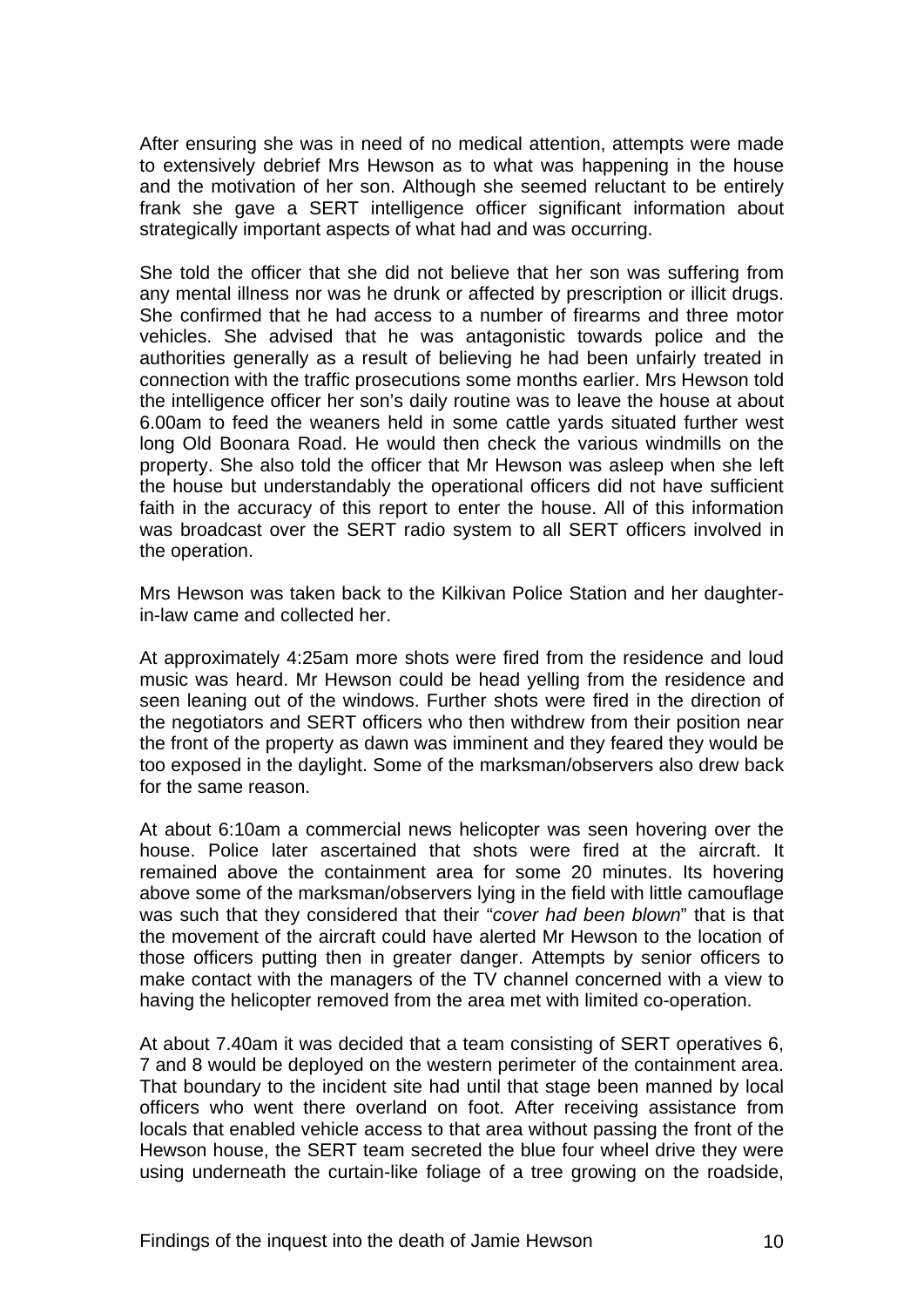about 50 to 100 metres west of the cattle yard referred to earlier. They were also about 200 metres west of a tyre deflation device that had been placed on Old Boonara Road closer to the Hewson residence. They reported they were in position at 9.30 am

At approximately 10:30am one of the SERT officers with line of sight to the Hewson house saw Mr Hewson enter a white utility and drive away from the house in a westerly direction along old Boonara Road. The information was broadcast to all SERT operatives.

The vehicle soon came within the sight of operatives 6, 7 and 8. They saw it drive up to a shed on the eastern side of the cattle yards and the driver alight. Their view was obscured by the cattle yards and the slope of the ground so that they could only see the top of the vehicle and the head of its driver as he moved about the shed. He was seen to load bales of hay into the back of the light truck.

The SERT operatives 6 and 7 advanced a short distance on foot to better observe Mr Hewson and assess whether he could be apprehended. They determined that the number of obstacles between them and him made a foot approach too difficult and the circuitous route they would need to drive ruled out a vehicular interception. A further complicating factor was that neither those officer nor others observing from an adjacent hill had a sufficiently clear view of Mr Hewson to see whether he was carrying a firearm.

Mr Hewson got back into his truck and drove out from the shed, and turned left onto or parallel to Old Boonara Road and began travelling in a westerly direction. With this, SERT operatives 6 and 7 re-entered their vehicle which was still under the tree, beside the road, about 50 to 60 metres from the western side of the cattle yards and observed Mr Hewson. They saw him drive only 20 or 30 metres along or next to old Boonara Road before he stopped and went around to the back of the vehicle, perhaps adjusting the load. When he then re-entered it, Mr Hewson reversed away from the position of the officers, that is in an easterly direction back towards his house. The SERT operative gave evidence that their instructions were not to attempt to intercept Mr Hewson if he remained within the inner cordon; he was to be left to go about his business provided he was not posing an immediate threat to anyone. They therefore merely kept him under observation at this time, although it is obvious that they were anticipating an intercept as the driver started the vehicle and instructed a colleague in the back to prepare a distraction device. After travelling in reverse for only a short distance, some 10 to 20 metres, Mr Hewson again drove forward in a westerly direction parallel to Old Boonara Road.

SERT operatives 6, 7 and 8, for various reasons came to the view that Mr Hewson was going to leave the area that had been delineated as the inner cordon and that he would also come into close contact with them.

SERT operative 6 therefore broadcast over the radio channel the operation was using that his team were going to attempt to intercept the vehicle. SERT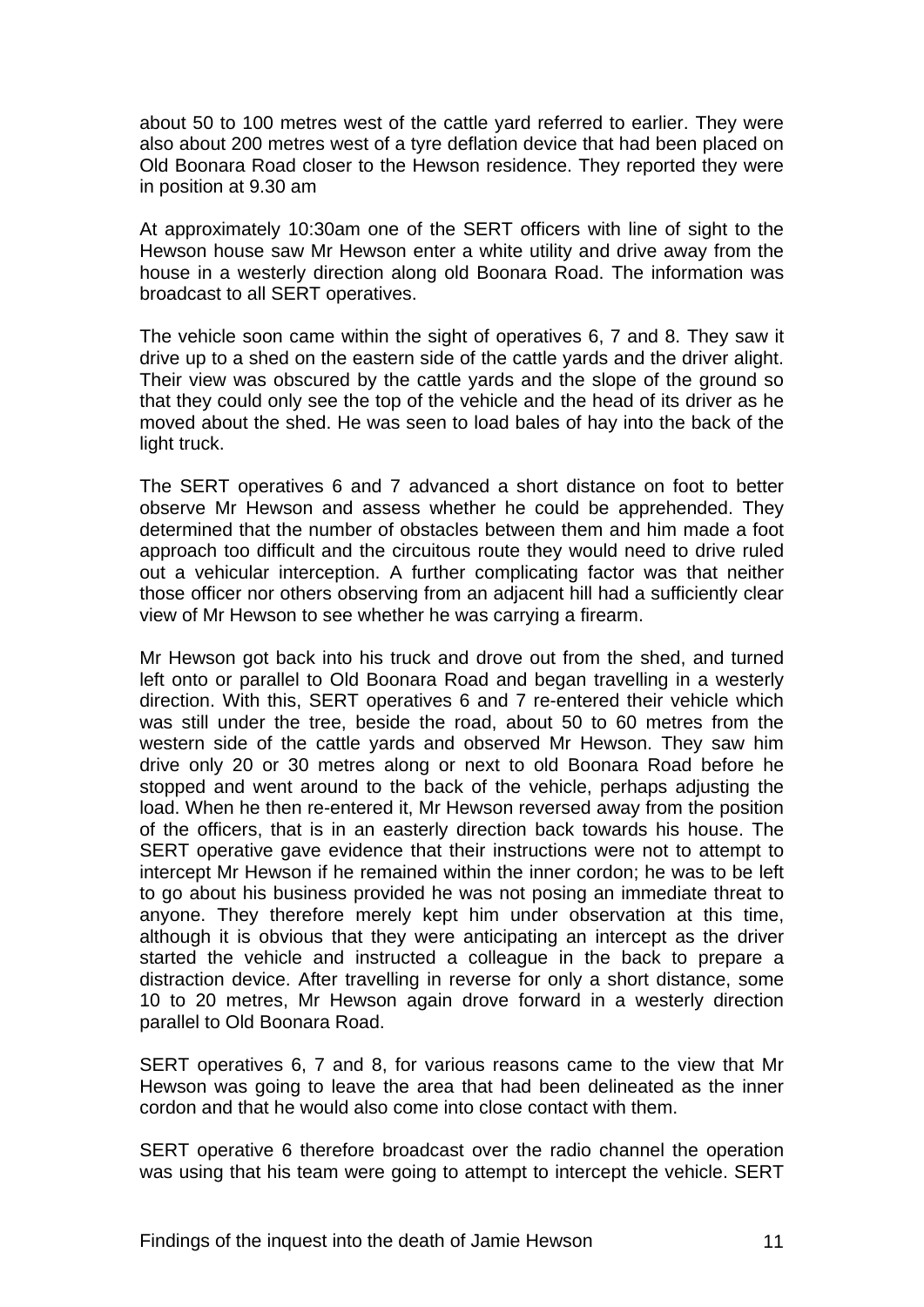operative 6 then instructed SERT operative 8 who was the driver of the SERT four wheel drive to undertake the interception. It was their intention to bring their vehicle into collision with Mr Hewson's to disorientate him and make his apprehension easier.

#### **The fatal shooting occurs**

As they drove the 50 to 80 metres towards his vehicle, Mr Hewson stopped and alighted. When this happened, the driver of the SERT vehicle, operative 8 says he momentarily revised his plan to collide with Mr Hewson's truck as he thought they may be able to apprehend Mr Hewson with less violence when he was out of the vehicle. However, Mr Hewson immediately reached back into the cabin of his truck and withdrew a long arm which he then levelled at the approaching police vehicle. The officers vary in their estimations of how far they were from Mr Hewson when this happened from 40 metres to 20 metres but all say that it took only seconds for the gap to close and for their vehicle to strike his.

SERT operative 6 says as their vehicle approached Mr Hewson's he called loudly "Police" several times. The SERT vehicle was deliberately driven into the front left mudguard of Mr Hewson's truck. Just prior to impact operative 7 threw a distraction device or smoke grenade from the rear driver's side window towards the deceased's position. Neither the collision nor the device seemed to distract Mr Hewson. As a result of Mr Hewson continuing to point the firearm at them, SERT operative 7 in the back seat of the four wheel drive came to the conclusion that they were in immediate danger of sustaining life threatening injuries and he therefore fired a number of shots through the windscreen at Mr Hewson. He saw Mr Hewson spin and fall to the ground. He saw Mr Hewson maintain a grip on his firearm. Later examination of the vehicle showed that he had fired five times.

After the SERT vehicle came into contact with Mr Hewson's utility, SERT operatives 6 got out of the front passenger seat and swivelled to face Mr Hewson. SERT operative 6 says he observed Mr Hewson sitting on the ground pointing the weapon directly at him. SERT operative 6 says he believed that he was about to be shot and was in fear of his life and so he immediately shot at Mr Hewson. He says he thought the first few shots hit the ground in front of where Mr Hewson was sitting between his legs. He also thought he saw some of his bullets strike Mr Hewson in the lower body. SERT operative 6 was not sure how many shots were fired by him. Examination of his weapon and the shells recovered at the scene, suggest he fired 7 times. SERT operative 6 saw Mr Hewson fall into a prone position; he rushed up and kicked the rifle away from Mr Hewson's hand. He then went to handcuff Mr Hewson but quickly realised he was too badly injured to remain a threat and so desisted.

Advice of the shooting was conveyed over the police radio and a number of SERT operatives with advanced first aid training quickly attended. The shooting seems to have occurred at 10.38am.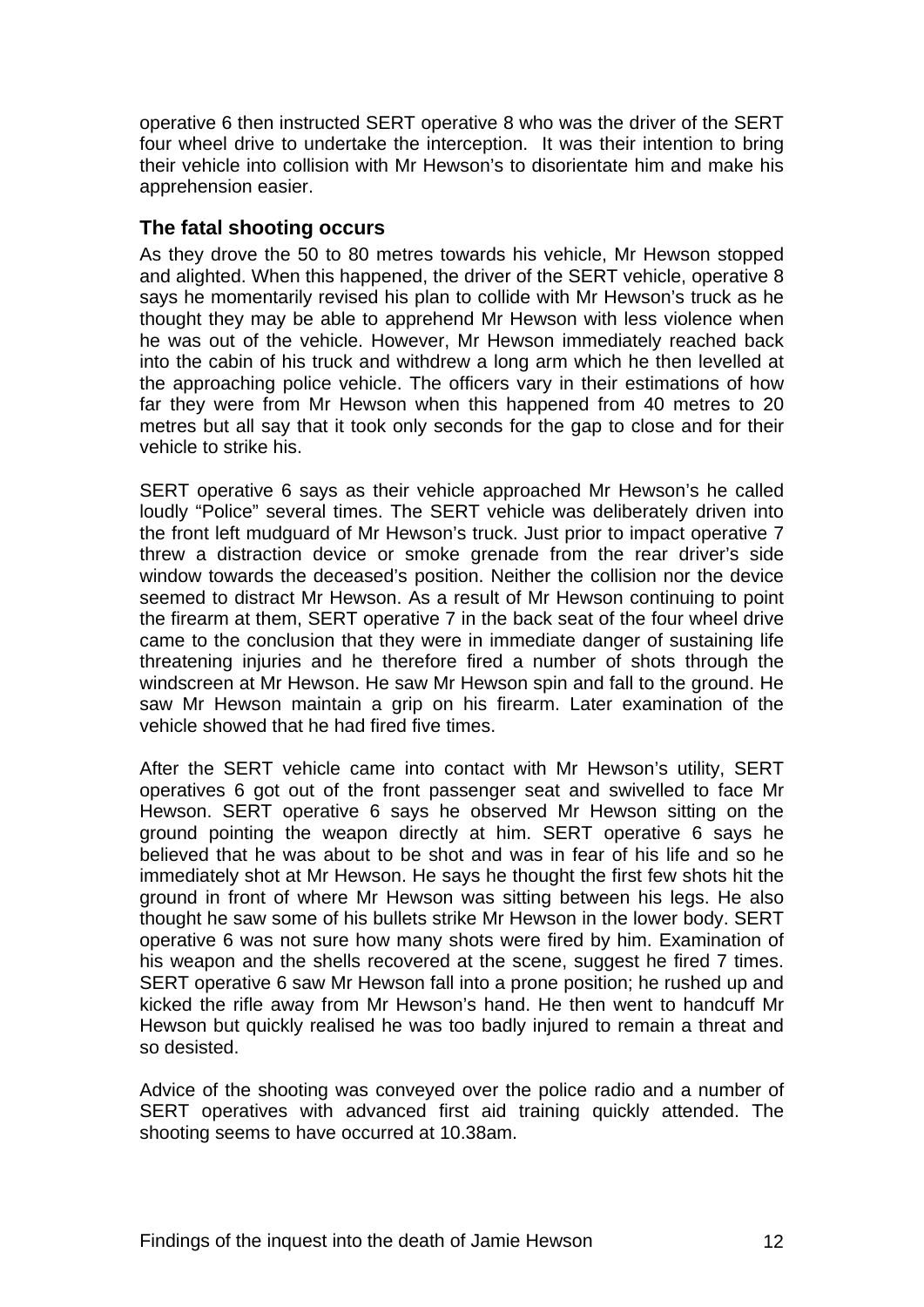At 10.40am the QAS ambulance and crew who were at the forward command post were advised that they were needed at the scene of the shooting. They arrived there at 10.43 and immediately took over the emergency first aid from the SERT operatives. It was apparent that Mr Hewson was still alive but very seriously wounded. The para-medics worked on him, attempting to stabilise him to be helicopter evacuation. The Enegex helicopter arrived at 11.44am but by that stage it was clear that Mr Hewson was not going to survive. He died soon after.

#### **The investigation commences**

Senior police were immediately advised of the outcome of the engagement and the area was secured as a crime scene. All SERT equipment was left *in situ* and the officers taken back to Kilkivan and then Gympie. Homicide Investigation Group detectives quickly attended and commenced investigating at around 3.10pm. A video taped walk through re-enactment was undertaken with the two shooters later that day. The rest of the investigation outlined earlier in these reasons then proceeded.

#### **The autopsy examination**

An autopsy was conducted by an experienced forensic pathologist, Dr Guy Lampe on 10 April 2004 at the John Tong Centre Brisbane. He found two major bullet wounds to Mr Hewson's body. One projectile had entered Mr Hewson's left temple and travelled through his head and part of his brain in a slightly downward and slightly left to right trajectory. It caused extensive subarachnoid haemorrhage. The path of the wound enabled Dr Lampe to say that Mr Hewson must have been facing almost square on to the shooter when he was wounded. He also said that while it was a very serious wound that would almost certainly lead to death, that outcome would not have been instantaneous as the crucial and deep structures of the brain had not been damaged and that it was therefore quite conceivable that even after suffering that injury, Mr Hewson may still have been able to take purposive action. The other injury site was the thighs and pelvis. Numerous minor wounds were found on the anterior side of both thighs and the buttocks, many had fragments of projectile embedded in them. One in particular involved a larger fragment of such a projectile that was damaged and irregular in shape. It had entered the body via the upper anterior thigh, had struck a bone in the pelvis and then deflected up through the organs of the abdomen, causing tearing and puncture wounds to various arteries, veins and organs. It resulted in considerable loss of blood. These findings led Dr Lampe to suggest that cause of death was gunshot wounds to the head and pelvis. Analysis of blood taken from Mr Hewson's body showed no alcohol, therapeutic levels of morphine, a remanent no doubt for the morphine administered by the ambulance officers, and metabolites of tetrahydrocannabinol indicative of not recent cannabis use.

No pigment residue around any of the wounds suggesting that the weapons had been fired from a distance greater than one meter.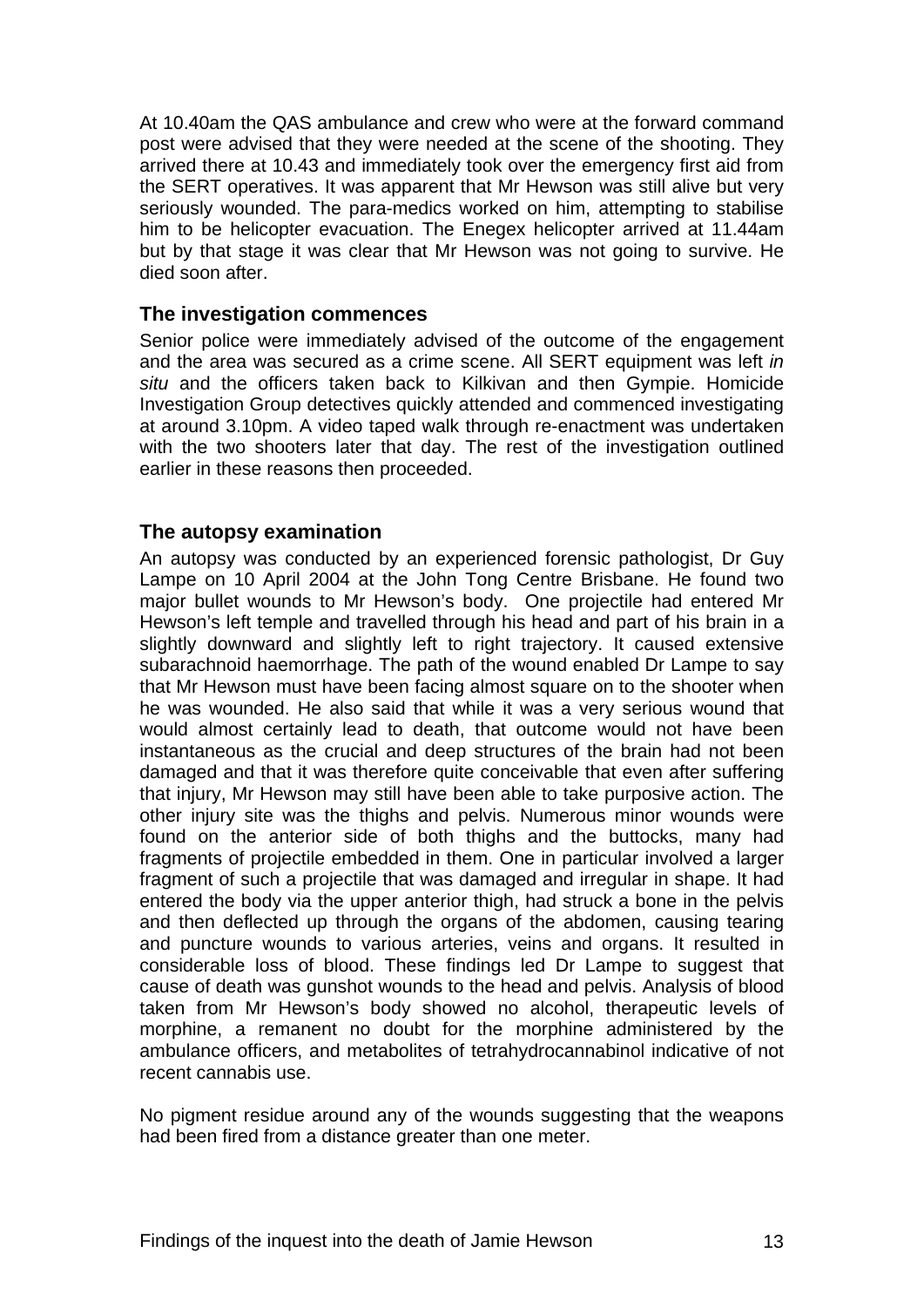## **Ballistics investigations**

A ballistics expert established that the projectile in Mr Hewson's head was likely to have been fired from the machine gun issued to SERT operative 7. A projectile fragment located in his pelvis was likely to have been fired by the machine gun issued to SERT operative 6. Two rifles were found in the Hewson home. Both were capable of firing the ammunition found there and had been used to fire the numerous spent cartridge cases found in and around the home. The shotgun found at the scene of the shooting was also examined. It was found to be operable although it malfunctioned on numerous occasions during testing. One of the defects resulted in the firing pin striking the shell primer with insufficient force to discharge the shell. An undischarged shell found in the gun at the scene of the shooting showed markings suggesting that may have happened to that shell.

# *Findings required by s45*

I am required to find, as far as is possible, who the deceased was, when and where he died, what caused the death and how he came by his death. I have already dealt with this last issue, the manner and circumstances of the death. As a result of considering all of the material contained in the exhibits and the evidence given by the witnesses I am able to make the following findings in relation to the other aspects of the death.

| Identity of the deceased $-$ | The deceased person was Jamie Hewson                                                    |
|------------------------------|-----------------------------------------------------------------------------------------|
| Place of death $-$           | He died at Springdale Farm, 47 Old Boonara<br>Road, Cinnabar, near Kilkivan, Queensland |
| Date of death $-$            | Mr Hewson died on 9 April 2004                                                          |
| Cause of death $-$           | He died from gunshot wounds to the head and<br>pelvis.                                  |

# *Referral for criminal charges*

In so far as is relevant to this matter, s48 provides that if information obtained by a coroner while investigating a death leads him/her to reasonably suspect that a person has committed an offence, the coroner must give the information to the director of public prosecutions. In this case it is appropriate to consider whether such a referral should be made in relation to an offence of unlawful killing.

Section 291 of the Criminal Code provides that it is unlawful to kill another person unless that killing is authorised, justified or excused by law.

Section 300 Criminal Code states that "*any person who unlawfully kills another person is guilty of a crime, which is called murder, or manslaughter, according to the circumstances of the case."*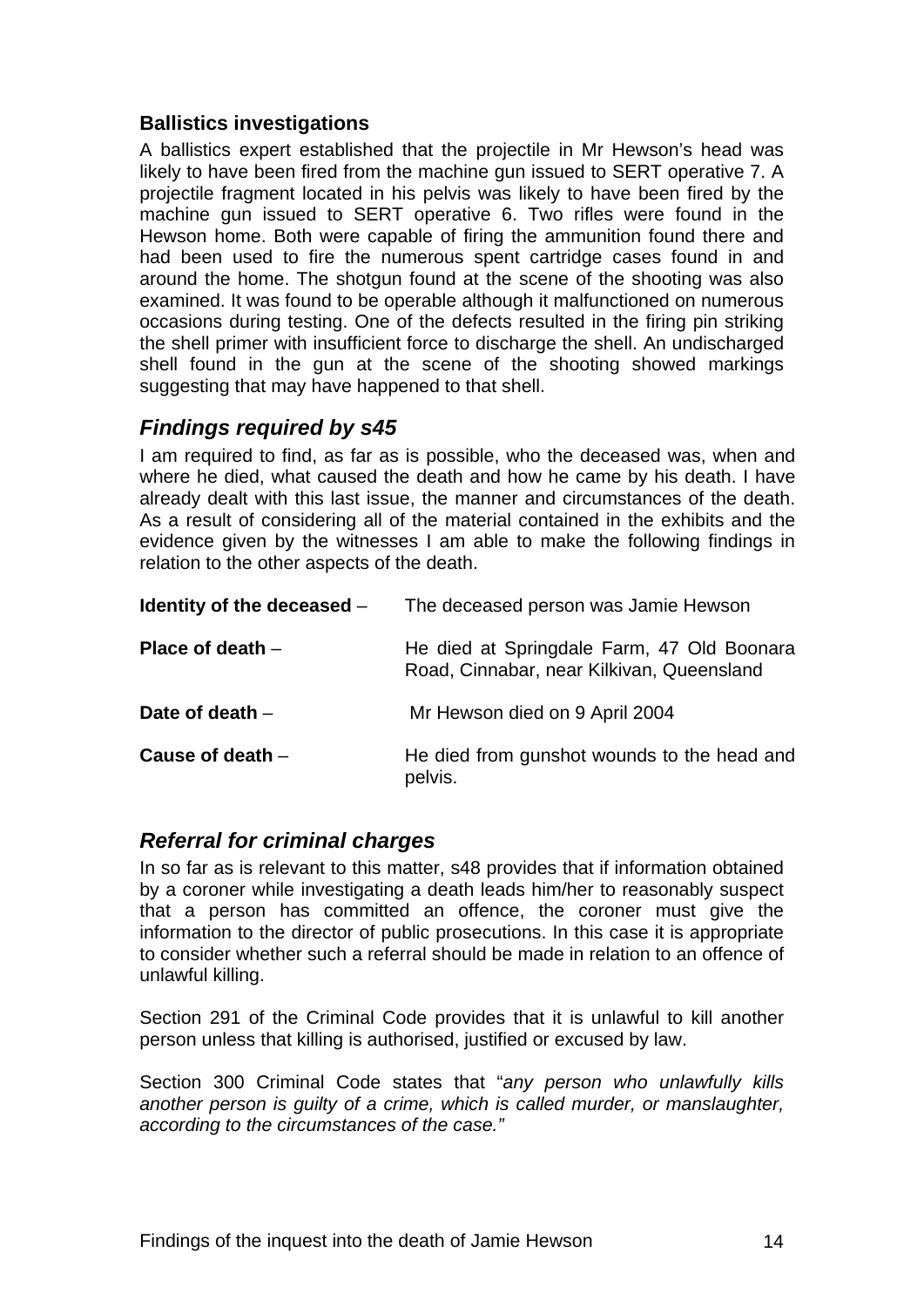There are various definitions of murder provided by s.302 of the Code. Most relevant to this case, s.302(1) provides that a person who unlawfully kills another person with the intention of causing the death or doing grievous bodily harm is guilty of the crime of murder.

In this case there is an abundance of evidence indicating that Jamie Hewson was killed by SERT operatives 6 and 7 acting in concert. There is also compelling evidence that those officers intended to either to kill him or to do some grievous bodily harm to Mr Hewson. The evidence of the officers concerned is that they intentionally shot the deceased intending to incapacitate him. Further, the necessary intention can be inferred from other evidence on the basis that a person is held to have intended the natural and likely consequences of his/her act.

Therefore, the only issue to be further considered is whether the killing was authorised, justified or excused by law. If it was, that is the end of the matter. If not, I must refer the material gathered during the investigation and inquest to the Director of Public Prosecutions to enable her to consider whether an indictment should be presented.

There are two statutory provisions relevant to that issue in this case, namely s271 and s283 of the *Criminal Code*.

Section 271, short-titled "*Self-defence against unprovoked assault,*" provides that if a person is assaulted in such a way as to cause reasonable apprehension of death or grievous bodily harm, and the person reasonably believes that he can not otherwise protect himself from that, it is lawful for the person to use such force as is necessary for his defence even though that force may cause death or grievous boldly harm. So far as is relevant to this case, "assault" is defined in s245 to include not only the application of force but also the threatened application of force in circumstances where the person making the threat has an actual or apparent ability to carry out the threat.

It is also important to note that s283, short-titled "*Excessive force*", provides that *"(i)n any case in which the use of force by one person to another is lawful the use of more force than is justified by law under the circumstances is unlawful."* 

I will now attempt to apply that law to the facts of this case.

SERT operatives 6, 7 and 8 say that when they attempted to apprehend Mr Hewson as they were lawfully entitled to do, he pointed a shot gun directly at them. In view of his conduct over the preceding 16 hours they say that they concluded that he was intending to apply force to them that was likely to cause their death or grievous bodily harm and that he had the immediate capacity to do so. They say further that they believed that they could not protect themselves other than by shooting Mr Hewson as Operatives 6 and 7 then did.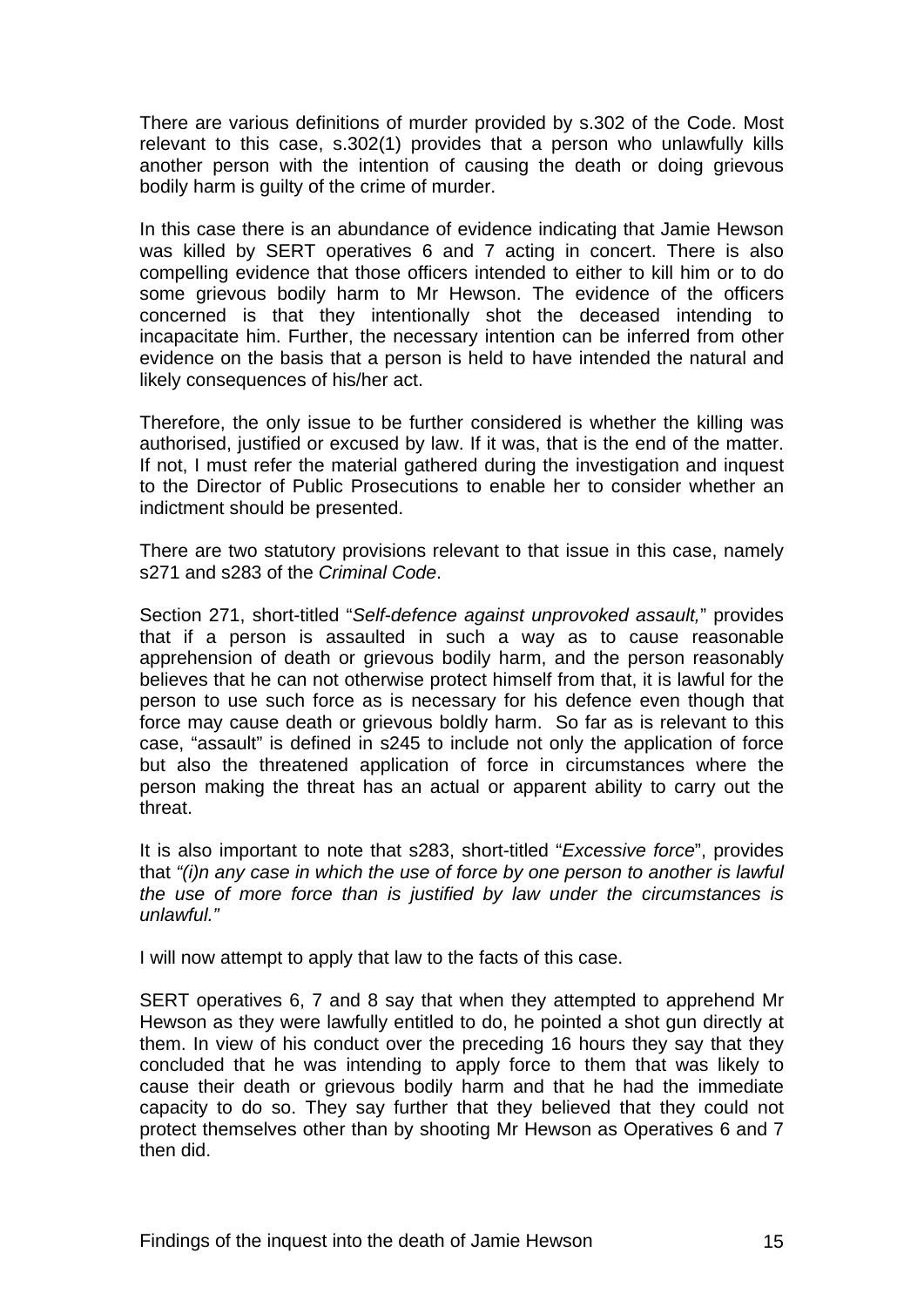If each of these beliefs were held on reasonable grounds the officers are protected by s271 of the Code. I believe that the evidence establishes this to be the case and consider the Crown could not discharge its onus to disprove it if the matter came to trial. I will not repeat all of the evidence summarised above. However I accept that the officers were, right up until the time that Mr Hewson pointed the shotgun at then attempting to resolve the incident by the use of less lethal force and that if at anytime up until he was shot Mr Hewson had put down his weapon it is likely that he would not have been killed.

Police officers are not above the law. They are equally liable to be prosecuted as any other citizen if the evidence is sufficient. On the other hand, police officers are also entitled to the protection of the law, in this case that afforded by the self-defence provisions. When one has regard to how the SERT operatives 6, 7 and 8 came to be in the position they found themselves in on the morning of 9 April 2004, no fair minded person could have any concerns about that. Accordingly, I find that there is no reasonable basis to suspect any person of a criminal offence in connection with Mr Hewson's sad death.

#### *Concerns, comments and recommendations*

Section 46, in so far as is it relevant to this matter, provides that a coroner may comment on anything connected with a death that relates to public health or safety or ways to prevent deaths from happening in similar circumstances in the future. I consider there are three issues that warrant comment from that perspective in this case; the attempted negotiation, the overflying of the scene by a news helicopter and aspects of the performance of the SERT operatives.

#### **Negotiation**

As a result of reading the material tendered by the QPS and hearing evidence from Senior Sergeant Ringeut, I am persuaded that the QPS has a sophisticated negotiation capacity led by the State Negotiator Co-ordinator, an officer who has been qualified and practising negotiations since 1988.

He gave evidence that since 2000, his officers have been involved in nearly 1000 negotiations and in only three has a death occurred. The accredited negotiators who undertake these activities adhere to research based national guidelines. An aspect of these guidelines concerns the use of third person interventions – most often a relative of the subject of the negotiations. The tactic is fraught. Senior Sergeant Ringuet says that although it may be contra intuitive, family members have a significant potential to escalate distress in the subject with negative consequences.

Senior Sergeant Ringuet and three other negotiators were involved in attempting to negotiate with Mr Hewson. In common with the two other matters in which death was not able to be avoided, despite making numerous and repeated attempts to negotiate face to face and by telephone at no stage were the negotiators able to engage Mr Hewson in conversation.

Mr Ashley Hewson stayed at the forward command throughout the evening. At dawn it was decided that he could be of no further assistance and so he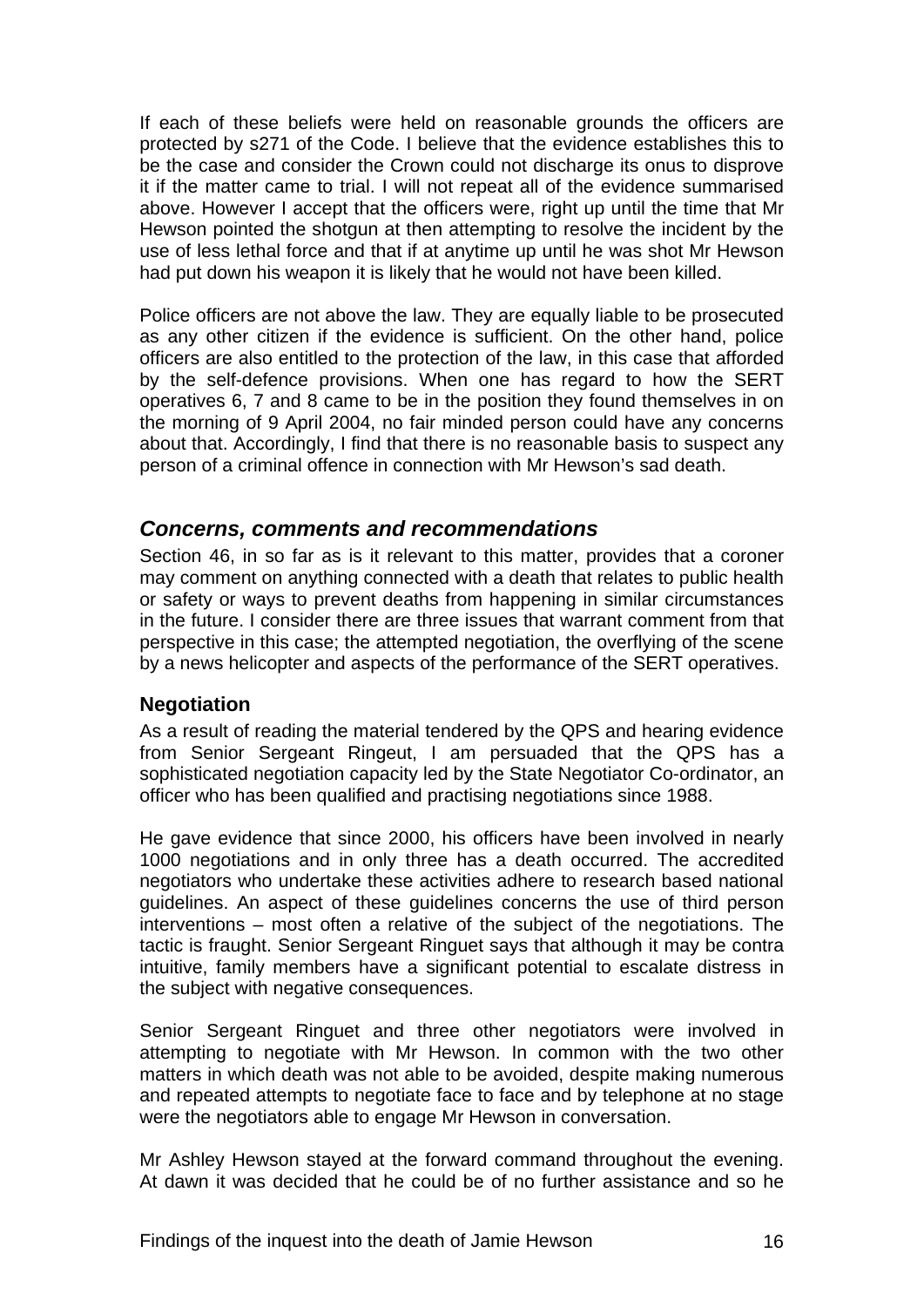was advised to go home. Through counsel assisting, Mr Ashley Hewson queried why he was not allowed to approach the house in an attempt to reason with his brother. He believes that Jamie would not have harmed him. While I can appreciate why Ashley wishes he could have been given such an opportunity, I note that he acknowledges that his brother was acting completely out of character. I accept that the experienced negotiators were best placed to consider how Ashley may have contributed to the negotiation attempts. I also accept that the police officers involved could not have taken the risk of allowing Ashley to approach the house.

#### **Control of air space**

The *Public Safety Preservation Act* authorises a commissioned officer of the QPS to declare an emergency situation to facilitate protection of the public and or the environment when an emergency poses a threat of death or serious injury, property damage or damage to the environment. Such a declaration provides police dealing with the emergency with additional powers to direct, evacuate and exclude people from the area to which it relates. It also enables the officers to take control of any resources in the area to assist their response.

An emergency situation was declared in this case on the evening of 8 April. Its operation extended for 5 kms from the Hewson farm house. It enabled police to insist on neighbours evacuating their houses, to use some of those properties for command posts and holding positions and to commandeer vehicles for transporting officers. It may well be that the occupiers or owners of those properties and vehicles would have complied with police requests for such assistance but in any event it is obviously preferable that these things do not depend upon the vagaries of human nature and that police can be sure that they can exercise the control of the situation that they might reasonably need.

An example of the folly of relying on people acting responsibly was demonstrated by the media helicopter that hovered low over the area for an extended period from soon after dawn on the day of the shooting. As detailed earlier in these findings, that action not only placed at risk the occupants of the aircraft but it also had the potential to compromise the operation and the safety of individual officers by disclosing their secreted positions. A number of those managing the operation report having contacted the news organisation in question in an effort to have the helicopter removed. They were unsuccessful. When a senior commissioned officer in Brisbane became aware of the situation he was quickly able to have Air Services Australia declare the air space above the incident site a restricted area pursuant to the Air Services Regulations which made it an offence for any aircraft to fly over the site at less than 1000 metres.

In hindsight, such an order should have been sought when the emergency situation was declared. These orders are referred to in the Operations Procedures Manual at paragraph 17.3.2 *Major transport incidents* but are not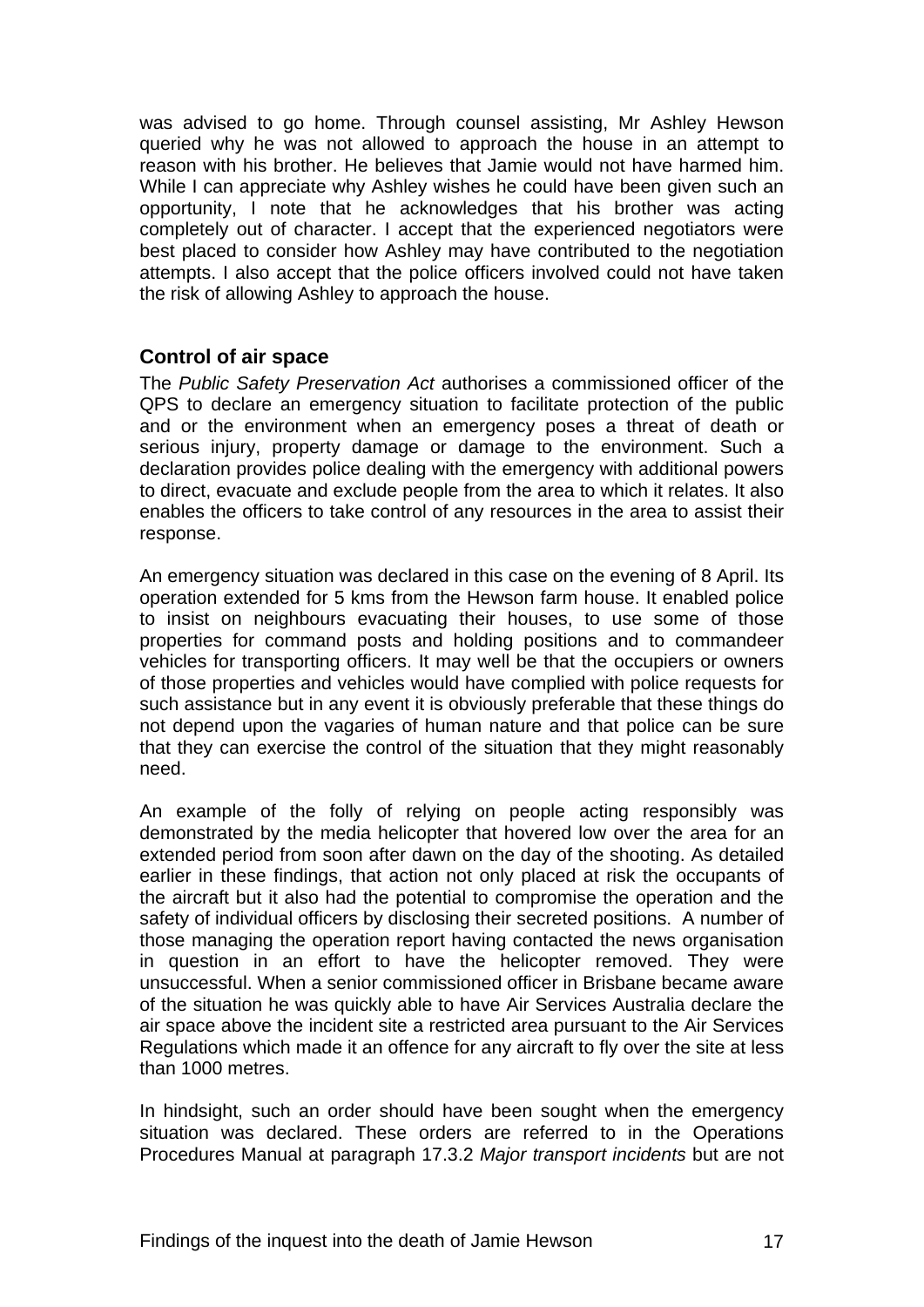mentioned in the ready reference cards dealing with incident command and control.

### *Recommendation1. Air space closure orders*

*I* recommend that the QPS review the information provided to incident *commanders to ensure it gives sufficient prominence to the need to seek air exclusion or restriction orders for air Services Australia in appropriate cases*.

## **SERT siege management performance**

After the initial local response by uniformed officers and negotiators failed to resolve the situation, the police response to this incident was undertaken in accordance with the SERT Siege Management Strategy (the SMS), an operational policy that outlines a response template for SERT deployments incorporating roles, responsibilities, tasks, a command structure and tactical planning arrangements and protocols.

The SMS advises officers that phases of the QPS policy to respond to siege incidents can be summarised as isolate, contain, evacuate, negotiate, resolve, investigate, report and evaluate.

I have already commented on the attempts to negotiate an end to this situation and the investigation of it. I have also found that the resolution of it was lawful.

The other aspects that warrant some comment are the isolation and containment activities and the evaluation of the operation.

The SMS advises officers that the isolation and containment of the subject are the key to being able to safely manage the incident. He/she must be isolated from victims and resources that add to his/her capacity to commit further acts of violence. It is also necessary to physically contain an incident to the minimal area possible to further reduce the subject's ability to impact upon the surrounding community.

It is essential that an inner cordon is the established to "*contain the (subject) in a prescribed area by the strategic placement of members or resources to prevent or limit his movement."* 

The SMS recognises that when containing the subject there is the potential for a confrontation with police if the subject seeks to leave the inner cordon. However it advises officers that their objective is to contain the subject with a covert presence wherever possible and cautions that *"(a) confrontation should only occur when an offender attempts to breach the inner cordon or tries to leave the stronghold and when called upon by police to stop he/she refuses to comply."<sup>12</sup>*

Further in recognition of the potential danger that can result from the subject leaving the inner cordon in a vehicle the SMS instructs that SERT officers are

<sup>1</sup>  $12$  SMS p3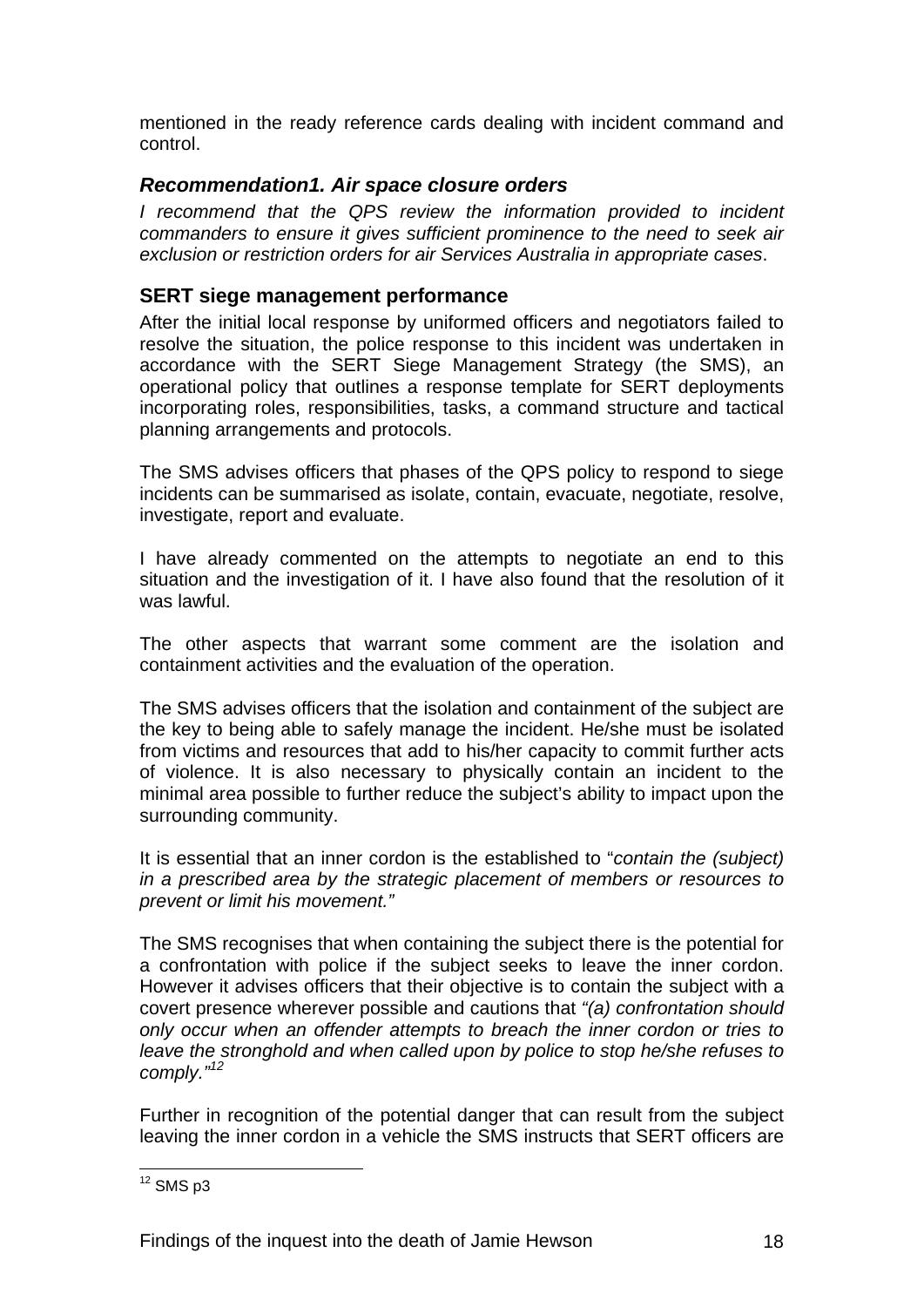to ensure that any vehicle leaving a stronghold is intercepted prior to leaving the inner cordon.

The application of these instructions in this case was undoubtedly very challenging. The SERT contingent arrived after dark, the incident site was unlit and unfolding in reasonably rugged terrain that the subject knew well. The stronghold was isolated and had a commanding view over its surrounds. The subject was heavily armed and had shown a propensity to use those weapons. He was refusing to negotiate.

On the other hand, the officers had access to two relatives who had an equally good knowledge of the location and could provide information about the subject's usual movements. Further, although the subject had fired numerous shots in the direction of the officers he had not done violence to individuals when he had the opportunity. It seems the first person to confront the barricade the subject had erected was simply let around it, the second was told to go away, albeit while having a gun pointed at her and the third, his mother, was allowed to leave. It is noteworthy that while many shots were fired, no witnesses say they came close to being hit. For example, on a number of occasions, officers were sheltering behind the hay bales and the motor vehicle at the grid in front of the house. None of those officers report bullets striking these objects. That is unlikely to have been the result of poor marksmanship. There is little doubt that had Mr Hewson wanted to leave the area on foot he could have easily done so during the night. There was no suggestion that he was intent on escaping into the community and causing mayhem or taking hostages. All of the evidence was to the contrary.

However, I readily accept that Mr Hewson was acting in a very dangerous way that demanded a strong police response.

SERT operative 6 gave evidence that he selected the location in which they concealed themselves and that then became the western boundary of the inner cordon. He and other SERT operatives explained that it was necessary to make tactical decisions about where to delineate the inner cordon by having regard to the activity of the subject, the topography of the area in which he was and the capacity of other officers to support them and provide urgent assistance if that became necessary and for his team to go to the aid of the other teams in a similar situation. Operative 6 says that these operational reasons and the topography which provided no other suitable cover for approximately another 400 – 500 metres further west along Old Boonara Road, made the location he chose the best available. I defer to his judgment and experience in relation to that.

However, it led to some lack of clarity in how the matter was to be managed. SERT operative 2 said that he instructed those in the field that if the subject went about the property tending to the farming duties they had been told were part of his usual routine, he was not to be intercepted. That was only to happen if "*he's leaving the property.*" That instruction was inconsistent with the placement of operatives 6, 7 and 8 so close to the cattle yards. There were some unpersuasive attempts to suggest that because the time when Mr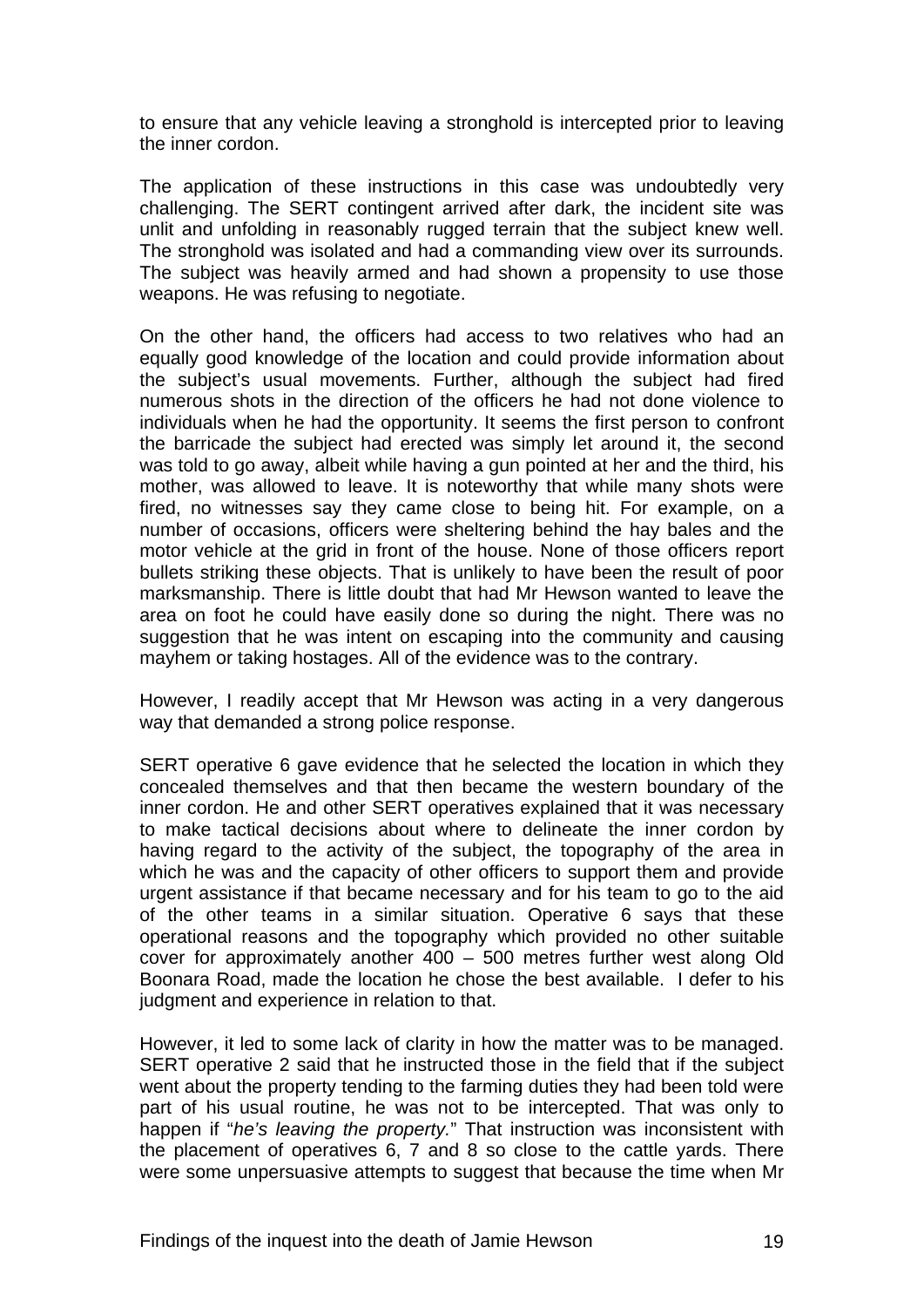Hewson usually fed the cattle had passed, that was no longer in contemplation. The SERT operatives knew he had not fed the cattle and when he went to hay shed and loaded bales on the back of his truck an obvious inference was he was attending to that task.

I accept also however, that because of their position the officers may then have had little choice but to intercept Mr Hewson. I accept that if he had seen them and was deliberately driving in their direction intending on a confrontation their actions increased the chances of the situation being resolved with the minimum of injury or death. It may be that had they remained under cover of the tree Mr Hewson may not have seen them and may have continued with his farming activities. No one can be sufficiently sure and in the circumstances the operatives should not be criticised for not taking that chance. And, as I have already said, when the interception was executed, the force used was necessary and lawful.

I do however have some concerns about how the decision to intercept was taken. The evidence summarised above indicates that after reversing for a short distance, Mr Hewson drove forward for about the same distance before it was decided to intercept him. That distance was variously estimated to be between 10 and 30 metres and took place at a point between 80 and 120 metres from the western boundary of the inner cordon where Operatives 6, 7 and 8 were secreted. Operatives 6 and 7 say it was "the manner" of this driving that enabled them to deduce that Mr Hewson was intending to leave the inner cordon. Operative 8 says he wasn't interested in Mr Hewson's intentions, nor whether he was feeding the cows: he was just concentrating on containing him. He claims that he could tell that Mr Hewson had seen the SERT vehicle that he had already started and so, as soon as Mr Hewson moved in a westerly direction, he was anticipating the order to intercept. The decision was, according to those involved in the intercept, not discussed among them. Operative 8 said he didn't even need to think about it, so highly trained and experienced were he and his team members. A number of the officers gave evidence about the extent of their training and their technical capabilities which I am sure are considerable.

As mentioned previously the SMS says that the final phase of the strategy is evaluation. I could find no guidance in the policy as to how that was to be done although SERT operative 2 says he undertook it. He also says that he didn't know where the boundary to the property was when he was giving orders that Mr Hewson not be intercepted if he remained within it nor after he had purported to have evaluated the operation. He also hadn't discovered whether Mr Hewson drove on the road from the house to the point of interception and gave as the reason for the intercept the imminent discovery of the officers by Mr Hewson. He seemed very ready to uncritically accept that all that was done was done as best as could be. I saw no evidence of critical reflection.

Undoubtedly the QPS needs a SERT like capability but it also needs to recognise the dangers of allowing to develop within such a unit a perception that the actions of its members are not able to be externally critiqued. Many of